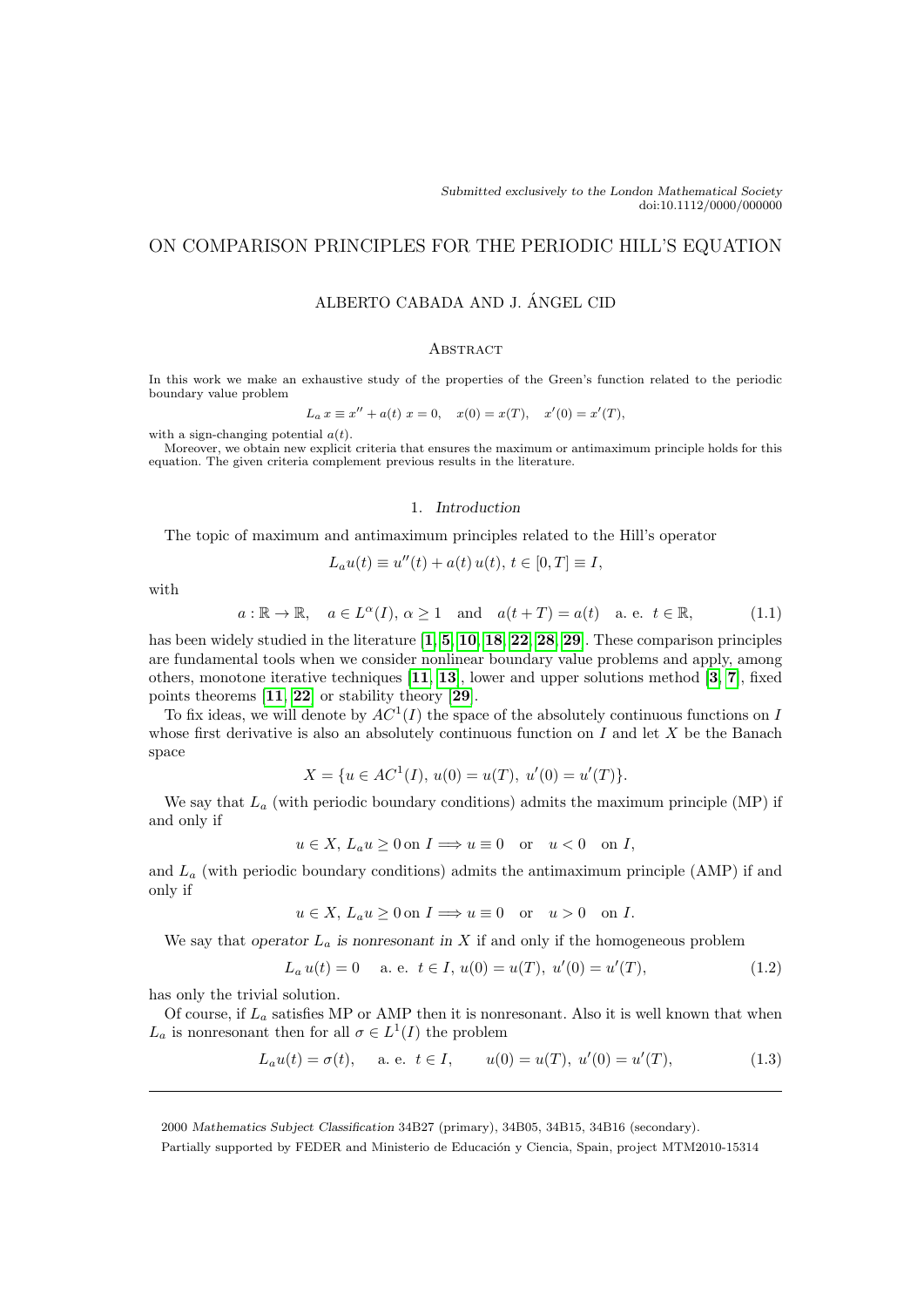## 2 ALBERTO CABADA AND J. ANGEL CID ´

has a unique solution  $u \in AC^1(I)$  and there is a unique continuous function  $G_a: I \times I \to \mathbb{R}$ , such that

<span id="page-1-2"></span>
$$
u(t) = \int_0^T G_a(t, s) \sigma(s) ds, \qquad \forall \ t \in I,
$$
\n(1.4)

 $G_a(t, s)$  being the so-called Green's function related to the operator  $L_a$  in X.

Moreover one can easily verify that operator  $L_a$  is self-adjoint on X and that this property is equivalent to the fact that the Green's function is symmetrical with respect to the diagonal of its square of definition, that is,

<span id="page-1-0"></span>
$$
G_a(t,s) = G_a(s,t), \qquad \forall (t,s) \in I \times I.
$$
\n
$$
(1.5)
$$

It is also known that  $G_a \geq 0$  on  $I \times I$  is equivalent to the AMP and  $G_a \leq 0$  on  $I \times I$  is equivalent to the MP (see  $[28,$  $[28,$  $[28,$  Theorem 4.1]). So every assertion about the constant sign of the Green's function  $G_a$  is also an assertion about a comparison principle for  $L_a$ .

The paper is organized as follows: in Section 2 we obtain some useful properties concerning the sign of the periodic Green's function. In Section 3 we review the known comparison principles for operator  $L_a$  with periodic boundary conditions. Although optimal conditions for such comparison principles were obtained in [[28](#page-17-2)] in terms of eigenvalues, Green's functions or rotation numbers, new explicit criteria are still welcome. To this end, we obtain a characterization for the constant sign of the Green's function by means of the oscillatory properties of operator  $L_a$ . In Section 4 we obtain some new explicit criteria for MP and AMP, focusing our attention mainly into the cases less studied up to now. Finally in Section 5 we present some examples showing the applicability of our results and comparing them with those available in the related literature.

Some notation is needed throughout the paper: we will denote by  $h \succ 0$  a function  $h \in$  $L^{\alpha}(0,T)$  such that  $h(t) \geq 0$  for a. e.  $t \in I$  and  $h \not\equiv 0$  on I. For  $1 \leq \alpha \leq \infty$  we denote by  $\alpha^*$  its conjugate, that is,  $\frac{1}{\alpha} + \frac{1}{\alpha}$  $\frac{1}{\alpha^*} = 1$ , (with  $\alpha = 1$  and  $\alpha^* = \infty$  and vice-versa). Finally, denoting  $H_0^1(0,T)$  as the usual Sobolev space of the  $AC^1(I)$  functions that satisfy the Dirichlet conditions, we define  $K(\alpha, T)$  as the best Sobolev constant in the inequality

$$
C||u||_{\alpha}^{2} \le ||u'||_{2}^{2} \text{ for all } u \in H_{0}^{1}(0,T),
$$

given explicitly by, see [[20](#page-17-4)],

$$
K(\alpha, T) = \begin{cases} \frac{2\pi}{\alpha T^{1+2/\alpha}} \left(\frac{2}{2+\alpha}\right)^{1-2/\alpha} \left(\frac{\Gamma(1/\alpha)}{\Gamma(1/2+1/\alpha)}\right)^2, & \text{if } 1 \le \alpha < \infty, \\ \frac{4}{T}, & \text{if } \alpha = \infty. \end{cases}
$$

We note that in all the paper we assume that potential  $a$  satisfies condition  $(1.1)$ . Moreover we let  $G_a$  denote the  $T$  – periodic extension in the two variables of the Green's function.

## 2. Properties of the Green's functions

This section is devoted to the study of some useful properties of the Green's function related to operator  $L_a$  coupled with the periodic boundary conditions, that is, defined in the space X.

<span id="page-1-3"></span>Let now  $s \in I$  be given. From the definition of the Green's function, using the  $T$  – periodicity of the function a, and denoting by  $x_s(\cdot)$  the function  $G_a(\cdot, s)$ , it is not difficult to verify that  $x_s \in W^{2,1}(I_s^k)$ , where  $I_s^k = (s + kT, s + (k+1)T)$ , and it satisfies the equation

<span id="page-1-1"></span>
$$
x_s''(t) + a(t) x_s(t) = 0, \text{ a. e. } t \in I_s^k, \quad k \in \mathbb{Z}.
$$
 (2.1)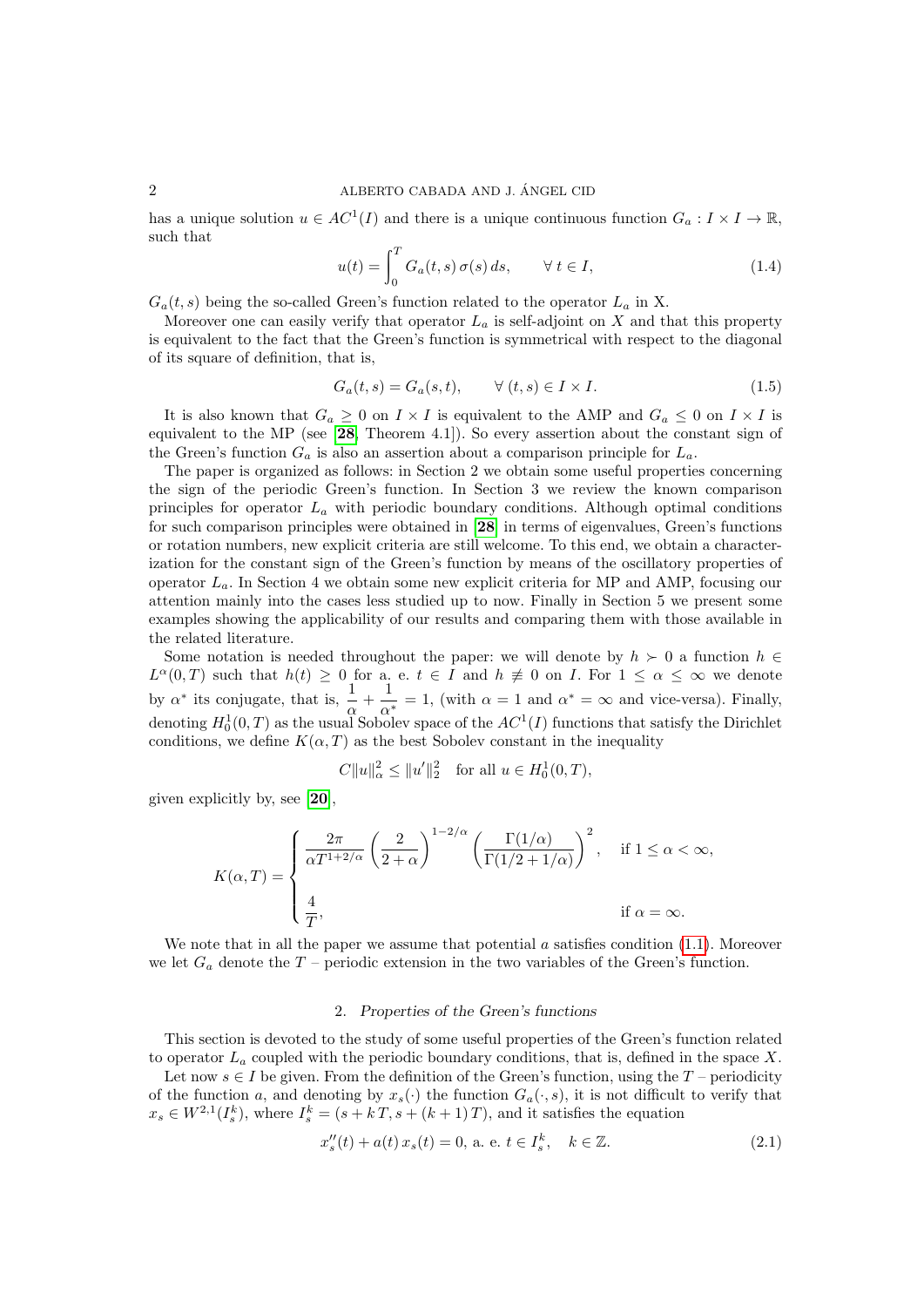Lemma 2.1. The four following equalities are equivalent: (i)  $G_a(T,0) = 0$ .

(ii)  $G_a(0,T) = 0$ . (iii)  $G_a(0,0) = 0$ .

$$
(iv) G_a(T,T) = 0.
$$

Proof. Suppose that  $G_a(T, 0) = 0$  then, by [\(1.5\)](#page-1-0) we deduce that  $G_a(0, T) = 0$ . The rest of the proof follows by the periodicity of the Green's function.  $\Box$ 

Now, we obtain the points in which a constant sign Green's function can vanish.

LEMMA 2.2. Suppose that the Green's function  $G_a$  does not change sign on  $I \times I$  and  $G_a$ vanishes at some point  $(t_0, s_0) \in I \times I$ , then  $t_0 = s_0$ ,  $(t_0, s_0) = (0, T)$  or  $(t_0, s_0) = (T, 0)$ .

Proof. Suppose, on the contrary, that  $G_a(t_0, s_0) = 0$  for some  $(t_0, s_0) \in (0, T) \times (0, T)$  such that  $t_0 \neq s_0$ . Since  $G_a(t_0, s_0) = G_a(s_0, t_0)$ , we may assume  $t_0 > s_0$ . From equation [\(2.1\)](#page-1-1), we know that function

<span id="page-2-1"></span>
$$
x(t) \equiv G_a(t, s_0), \qquad t \in \mathbb{R},
$$

solves the equation

$$
x''(t) + a(t) x(t) = 0
$$
, a. e.  $t \in (s_0, s_0 + T)$ ,  $x(t_0) = x'(t_0) = 0$ .

So,  $G_a(t, s_0) = 0$  for all  $t \in (s_0, s_0 + T)$ . But this contradicts the fact that

<span id="page-2-2"></span><span id="page-2-0"></span>
$$
\frac{\partial G_a}{\partial t}(t^+,t) - \frac{\partial G_a}{\partial t}(t^-,t) = 1, \text{ for all } t \in \mathbb{R}.
$$
\n(2.2)

REMARK 2.1. If we consider the constant potential  $a(t) \equiv \left(\frac{\pi}{T}\right)^2$ , we know that the Green's function is strictly positive on  $I \times I$  except at the diagonal and at the points  $(0, T)$  and  $(T, 0)$ . In consequence the previous result is optimal.

Therefore, we arrive at the following conclusion.

COROLLARY 2.1. If the Green's function  $G_a$  does not change sign on  $I \times I$ , then, for all  $t \in I$  the functions  $G_a(t, \cdot)$  and  $G_a(\cdot, s)$  vanish on I in, at most, two points. Even more, in such a case we have:

- (i) If  $s_0 = 0$  or  $s_0 = T$ , then  $G_a(\cdot, s_0)$  can only vanish at  $t = 0$  and  $t = T$ .
- (ii) If  $t_0 = 0$  or  $t_0 = T$ , then then  $G_a(t_0, \cdot)$  can only vanish at  $s = 0$  and  $s = T$ .
- (iii) If  $s_0 \in (0,T)$ , then  $G_a(\cdot, s_0)$  can only vanish at  $t = s_0$ .
- <span id="page-2-3"></span>(iv) If  $t_0 \in (0,T)$ , then  $G_a(t_0, \cdot)$  can only vanish at  $s = t_0$ .

Now, we will obtain the relation between the sign of the Green's function  $G_a$  and the comparison principles for  $L_a$ . Such result is known (see for instance [[28](#page-17-2), Theorem 4.1]), but we present a proof for the sake of completeness.

Lemma 2.3. The following claims are equivalent: (1)  $G_a(t,s) \geq 0 \leq 0$  on  $I \times I$ . (2) If  $x \in X$  and  $L_a x \succ 0$  on I then  $x > 0$  (< 0) on I.

Proof. First observe that inequality  $L_a x \succ 0$  on I is equivalent to the existence of some  $\sigma \in L^1(I)$  such that  $\sigma > 0$  on I, for which equation [\(1.3\)](#page-0-1) is fulfilled. If the Green's function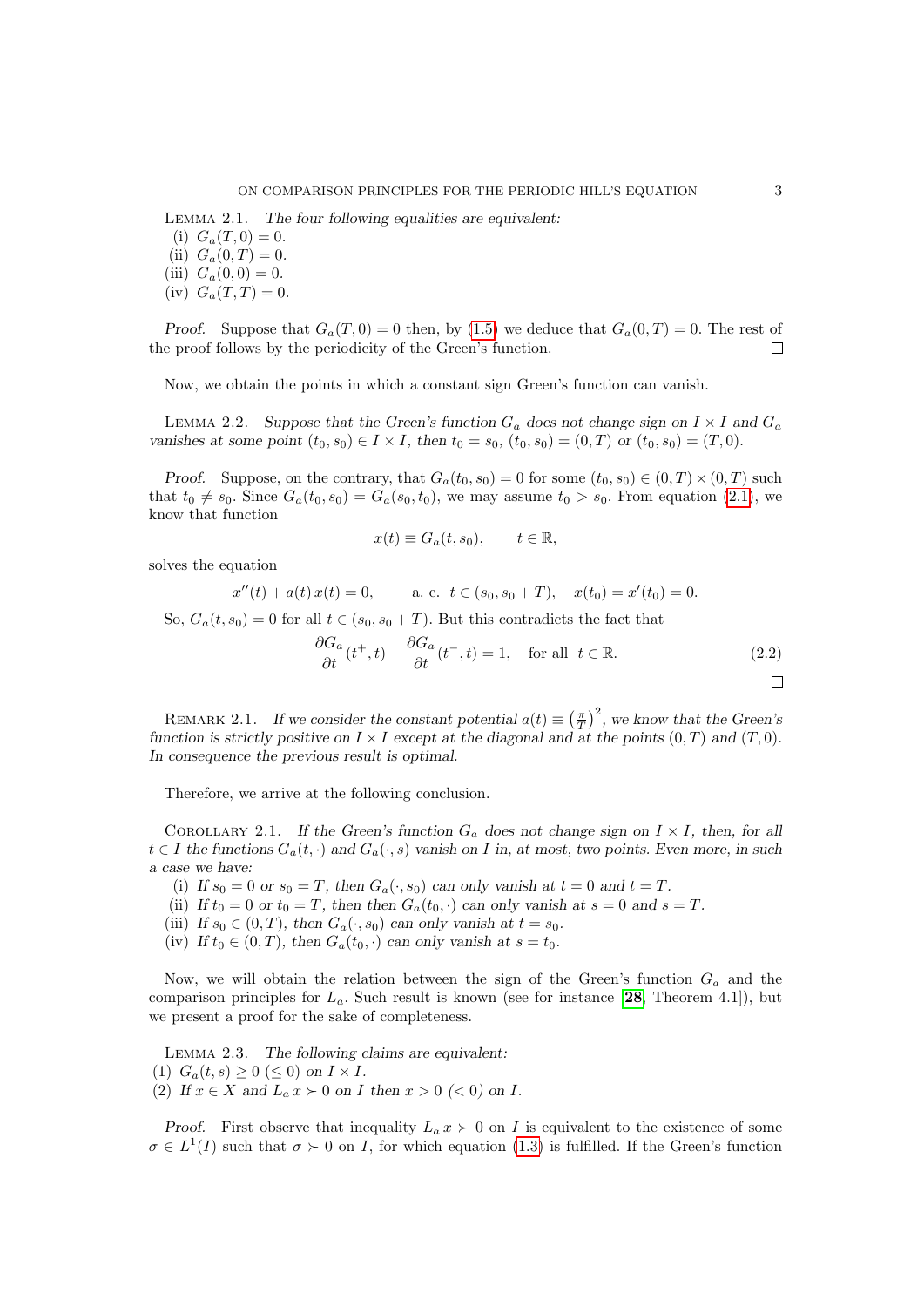does not change sign, we deduce the constant sign of x on I as a direct consequence of  $(1.4)$ and Corollary [2.1.](#page-2-0)

Reciprocally, assume (2) and suppose that  $G_a$  changes sign on  $I \times I$ . Arguing as in [[3](#page-16-5), Theorem 3.1], one can find  $t_0 \in I$  and  $x_1, x_2 \in X$  such that  $L_a x_1 \succ 0$ ,  $L_a x_2 \succ 0$  on I and  $x_1(t_0) x_2(t_0) < 0$ , which is a contradiction with (2).  $\Box$ 

As a consequence of the two previous results, we deduce the following property for nonpositive Green's functions.

LEMMA 2.4. If  $G_a(t,s) \leq 0$  on  $I \times I$  then  $G_a(t,s) < 0$  on  $I \times I$ .

Proof. From Lemmas [2.1](#page-1-3) and [2.2](#page-2-1) we have two possibilities:

(i) There exists  $t_0 \in (0,T)$  such that  $G_a(t_0,t_0) = 0$ . Since  $G_a$  is nonpositive, we know, from  $(2.2)$ , that

$$
\frac{\partial G_a}{\partial t}(t_0^+, t_0) = \frac{\partial G_a}{\partial t}(t_0^-, t_0) + 1 \ge 1,
$$

which implies that  $G_a$  is positive on a right-neighborhood of  $t_0$ , and we attain a contradiction.

(ii)  $G_a(0,0) = 0$ . From [\(2.1\)](#page-1-1), we have that

$$
x_0''(t) + a(t) x_0(t) = 0
$$
, a. e.  $t \in I_0^k$ ,  $k \in \mathbb{Z}$ ,

and from [\(2.2\)](#page-2-2) we obtain

$$
x_0'(0^+) = x_0'(0^-) + 1 = x_0'(T^-) + 1.
$$

On the other hand, Lemma [2.1](#page-1-3) implies that  $x_0(0) = x_0(T) = 0$  and the nonpositiveness of  $x$  give us

$$
x'_0(0^+) \le 0 \le x'_0(T^-) < x'_0(0^+),
$$

which is a contradiction.

 $\Box$ 

From the definition of  $x_s$  given in [\(2.1\)](#page-1-1) and reasoning as in the previous lemmas, we deduce the following result.

LEMMA 2.5. Suppose that the Green's function  $G_a$  does not change sign on  $I \times I$ . Then it is nonnegative on  $I \times I$  and vanishes at some point  $(t_0, t_0) \in I \times I$  if and only if the equation

<span id="page-3-1"></span>
$$
x''(t) + a(t) x(t) = 0, \quad t \in (t_0, t_0 + T), \quad x(t_0) = x(T + t_0) = 0
$$

has a non trivial constant sign solution.

Defining now the function

<span id="page-3-0"></span>
$$
a_s(t) \equiv a(t+s), \quad s, \ t \in \mathbb{R}.
$$

we arrive at the following result.

LEMMA 2.6. For all  $t, s \in \mathbb{R}$  we have  $G_a(t, s) = G_{a_s}(t - s, 0)$ .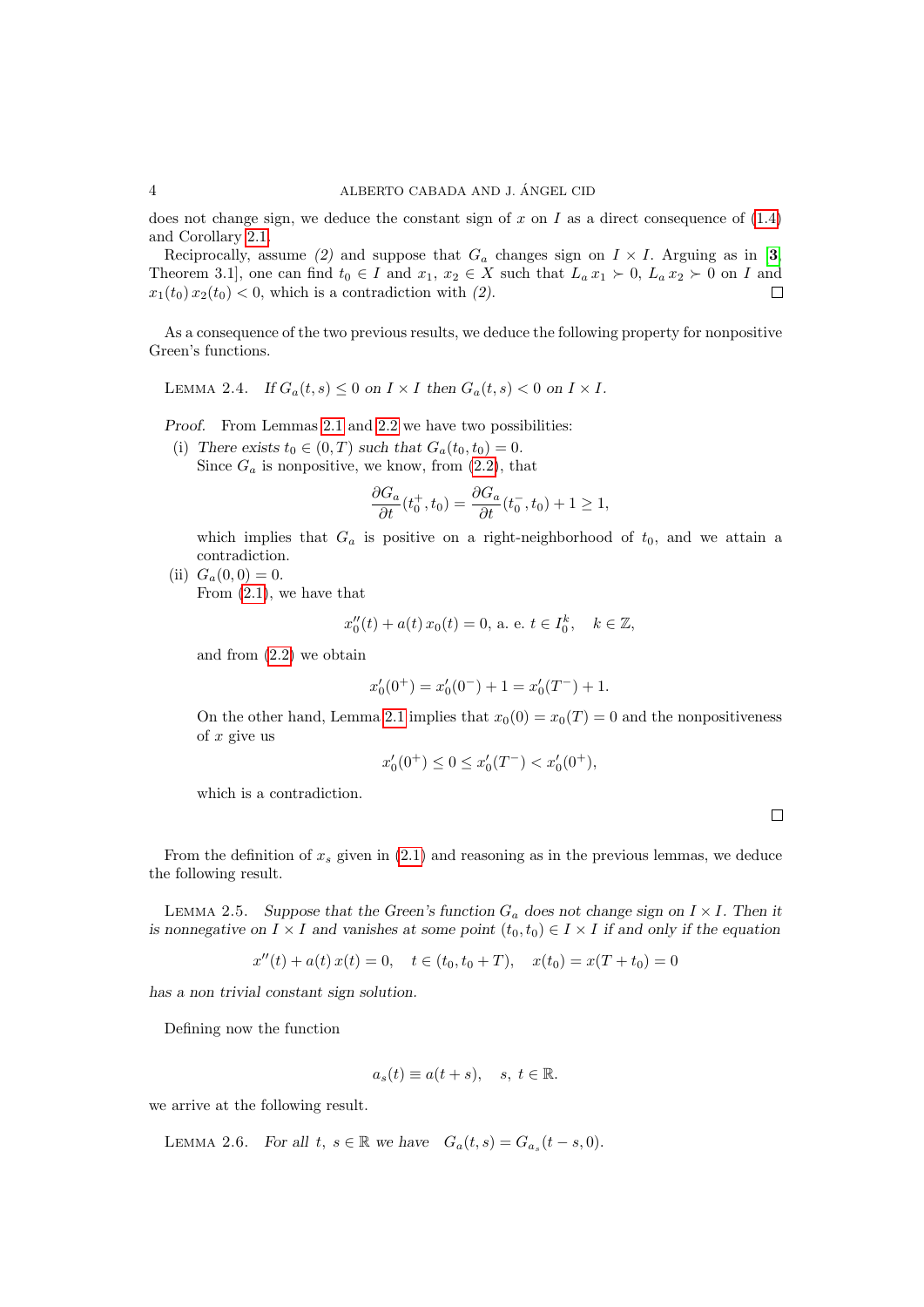Proof. From the periodicity of  $G_a$  and condition [\(2.2\)](#page-2-2), we have that  $x_s(\cdot) := G_a(\cdot, s)$  is the unique solution of the equation

$$
x_s''(t) + a(t) x_s(t) = 0, \text{ a. e. } t \in (s, s + T), \quad x_s(s) = x_s(s + T), \ x_s'(s^+) = x_s'((s + T)^-) + 1.
$$

On the other hand,  $y_s(t) := x_s(t+s)$  is the unique solution of the equation

$$
y_s''(t) + a(t+s)\,y_s(t) = 0, \, \text{a. e. } t \in (0,T), \quad y_s(0) = y_s(T), \, y_s'(0^+) = y_s'(T^-) + 1.
$$

As consequence,  $x_s(s+t) = G_{a_s}(t,0)$  or, which is the same,  $G_a(t,s) \equiv x_s(t) = G_{a_s}(t-s,0)$ .

REMARK 2.2. We notice that the previous property extends to a non constant potential  $a(t)$  the expression obtained in [[3](#page-16-5), Lemma 2.1] for constant ones.

Lemma [2.6](#page-3-0) allows us to rewrite Lemma [2.5](#page-3-1) as follows.

COROLLARY 2.2. Suppose that the Green's function  $G_a$  does not change sign on  $I \times I$ . Then it vanishes at some point  $(t_0, t_0) \in I \times I$  if and only if the equation

<span id="page-4-1"></span>
$$
x''(t) + a_{t_0}(t) x(t) = 0, \quad t \in I, \qquad x(0) = x(T) = 0,
$$

has a non trivial constant sign solution.

Moreover, we deduce the following result.

LEMMA 2.7. Let  $b(t) \equiv a(T - t)$  for all  $t \in \mathbb{R}$ . Then the following equality holds:  $G_a(t,s) = G_b(T-t, T-s)$  for all  $t, s \in \mathbb{R}$ .

Proof. We know that  $x(t) := G_{a_s}(t,0)$  is the unique solution of equation

$$
x''(t) + a(t+s)x(t) = 0, \text{ a. e. } t \in (0,T), \quad x(0) = x(T), x'(0^+) = x'(T^-) + 1.
$$

So,  $y(t) = x(T - t)$  is the unique solution of equation

$$
y''(t) + b(t + s) y(t) = 0
$$
, a. e.  $t \in (0, T)$ ,  $y(0) = y(T)$ ,  $y'(0^+) = y'(T^-) + 1$ ,

that is,  $y(t) := G_{a_s}(T - t, 0) = G_{b_s}(t, 0)$ .

Now, from Lemma [2.6](#page-3-0) and the properties of the Green's function, we deduce that

<span id="page-4-0"></span>
$$
G_a(t,s) = G_{a_s}(t-s,0) = G_{b_s}(T-t+s,0)
$$
  
=  $G_b(T-t,-s) = G_b(T-t,T-s)$ .

 $\Box$ 

As a consequence of the two previous lemmas we can conclude the following corollary.

COROLLARY 2.3. Let  $a_s$  and  $b_r$  be defined as in the two previous lemmas for some  $s, r \in I$ , then the functions  $G_{a_s}$  and  $G_{b_r}$  take exactly the same values (at different points) on  $I \times I$ .

To finish this section, we obtain the following comparison results for the Green's functions related to different potentials.

LEMMA 2.8. Let  $a_1, a_2 \in L^{\alpha}(I)$  be such that the corresponding Green's functions of the periodic problem  $G_{a_1}$  and  $G_{a_2}$  do not change sign on  $I \times I$  and  $G_{a_1}(t, s) G_{a_2}(t, s) \geq 0$  for all  $(t, s) \in I \times I$ . If  $a_1 \succ a_2$  on I then  $G_{a_1}(t, s) < G_{a_2}(t, s)$  for all  $(t, s) \in I \times I$ .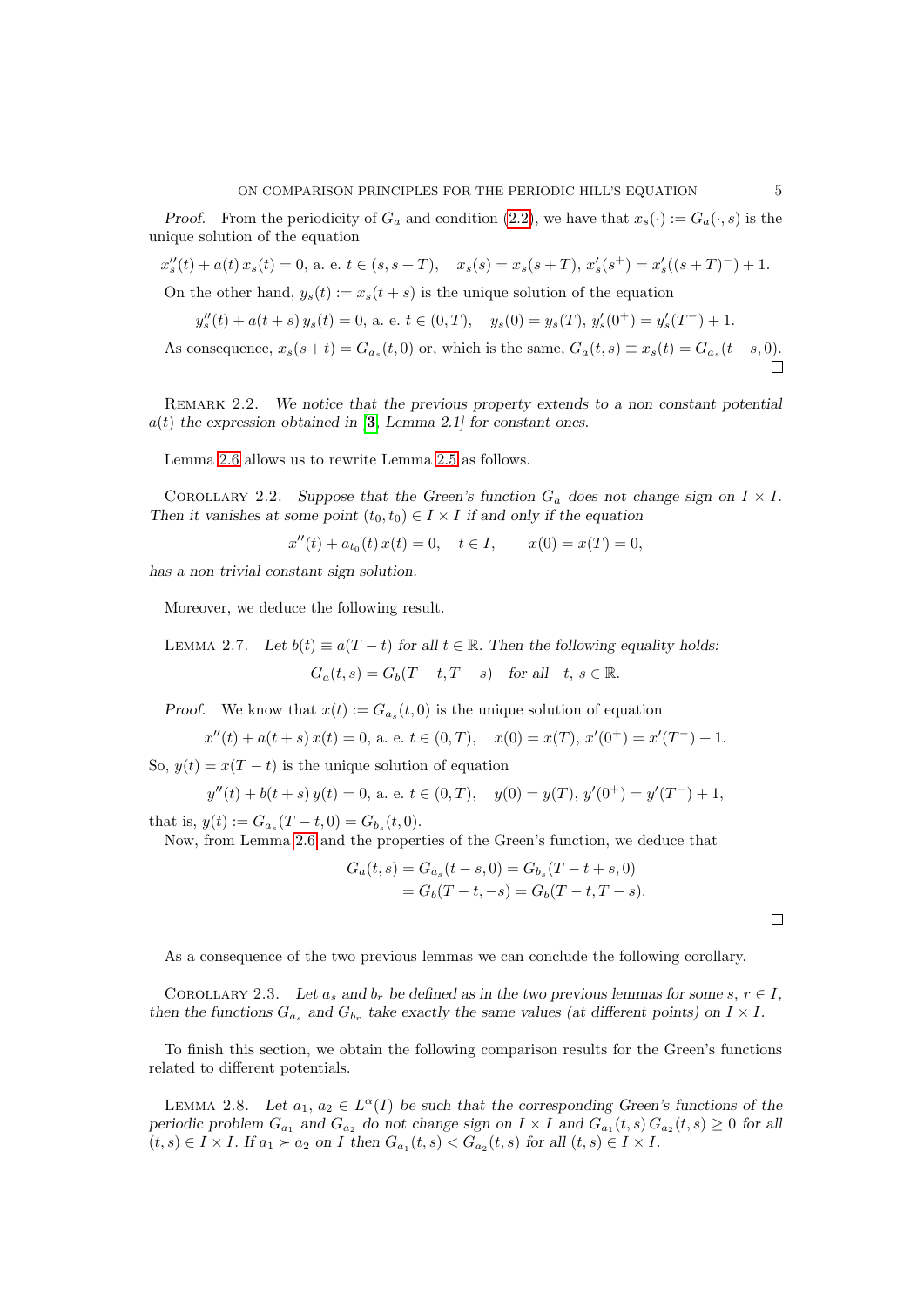#### 6 ALBERTO CABADA AND J. ANGEL CID ´

Proof. Let  $s \in I$  be given. Denote by  $x_s(\cdot) = G_{a_1}(\cdot, s)$  and  $y_s(\cdot) = G_{a_2}(\cdot, s)$ . From the definition of the Green's functions, we know that

$$
x_s''(t) + a_1(t)\,x_s(t) = y_s''(t) + a_2(t)\,y_s(t) = 0, \,\text{a. e. } t\in(s,s+T),
$$

and

$$
x_s(s) = x_s(s+T), \quad y_s(s) = y_s(s+T), \quad x'_s(s^+) = x_s((s+T)^-) + 1, \quad y'_s(s^+) = y'_s((s+T)^-) + 1.
$$
  
Now, for all  $t \in I$ , we define the functions  $\bar{x}_s(t) := x_s(t+s)$  and  $\bar{y}_s(t) := y_s(t+s)$ . Therefore

$$
\bar{x}_s - \bar{y}_s \in X.
$$

Suppose now that the Green's functions are nonnegative (the other case is analogous). In consequence, from Corollary [2.1](#page-2-0) it follows that  $\bar{x}_s > 0$  and  $\bar{y}_s > 0$  for all  $t \in (0, T)$ .

Let  $\epsilon(t) = a_1(t) - a_2(t) > 0$  on *I*. We have

$$
(\bar{y}_s - \bar{x}_s)''(t) + a_1(t+s)(\bar{y}_s - \bar{x}_s)(t) = \epsilon(t+s)\bar{y}_s(t) > 0, \text{ a. e. } t \in (0,T),
$$

and we deduce, from Lemma [2.3,](#page-2-3) that  $\bar{y}_s > \bar{x}_s$  on I, or, which is the same,  $G_{a_1}(t, s) < G_{a_2}(t, s)$  $\Box$ for all  $(t, s) \in I \times I$ .

## <span id="page-5-0"></span>3. A survey on MP and AMP for operator  $L_a$

In this section we present the state of the art of comparison principles for the periodic Hill's equation. In the first subsection we show a characterization due to M. Zhang by using the corresponding eigenvalues of the related homogeneous equation. Such characterization allows us to describe the constant sign Green's functions from the oscillation properties of operator  $L_a$ .

#### 3.1. Optimal conditions for MP and AMP

Let  $\overline{\lambda}_0(a)$  be the smallest eigenvalue of the periodic equation

$$
u''(t) + (a(t) + \lambda) u(t) = 0
$$
, a. e.  $t \in I$ ,  $u(0) = u(T)$ ,  $u'(0) = u'(T)$ ,

and let  $\mathcal{L}_1(a)$  be the smallest eigenvalue of the anti-periodic equation

$$
u''(t) + (a(t) + \lambda) u(t) = 0, \quad \text{a. e. } t \in I, \qquad u(0) = -u(T), \ u'(0) = -u'(T).
$$

In [[28](#page-17-2)], M. Zhang obtained the following result (in the paper for  $T = 1$ ).

- LEMMA 3.1. **[[28](#page-17-2),** Theorem 1.1] Suppose that  $a \in L^1(I)$ , then:
- (i)  $L_a$  admits MP if and only if  $\overline{\lambda}_0(a) > 0$ .
- (ii)  $L_a$  admits AMP if and only if  $\lambda_0(a) < 0 \leq \underline{\lambda}_1(a)$ .

<span id="page-5-1"></span>By introducing the parameterized potentials  $\lambda + a$  the previous result can be rewritten as follows.

- LEMMA 3.2. [[28](#page-17-2), Theorem 1.2] Suppose that  $a \in L^1(I)$ , then:
- (i)  $L_{\lambda+a}$  admits MP if and only if  $\lambda < \overline{\lambda}_0(a)$ .
- (ii)  $L_{\lambda+a}$  admits AMP if and only if  $\lambda_0(a) < \lambda \leq \underline{\lambda}_1(a)$ .

REMARK 3.1. We point out that in  $[28]$  $[28]$  $[28]$  are also given optimal conditions for MP and AMP in terms of rotation numbers and the sign of the Green's function. However the characterization by using eigenvalues, as in Lemma [3.1,](#page-5-0) is more suitable for our purposes.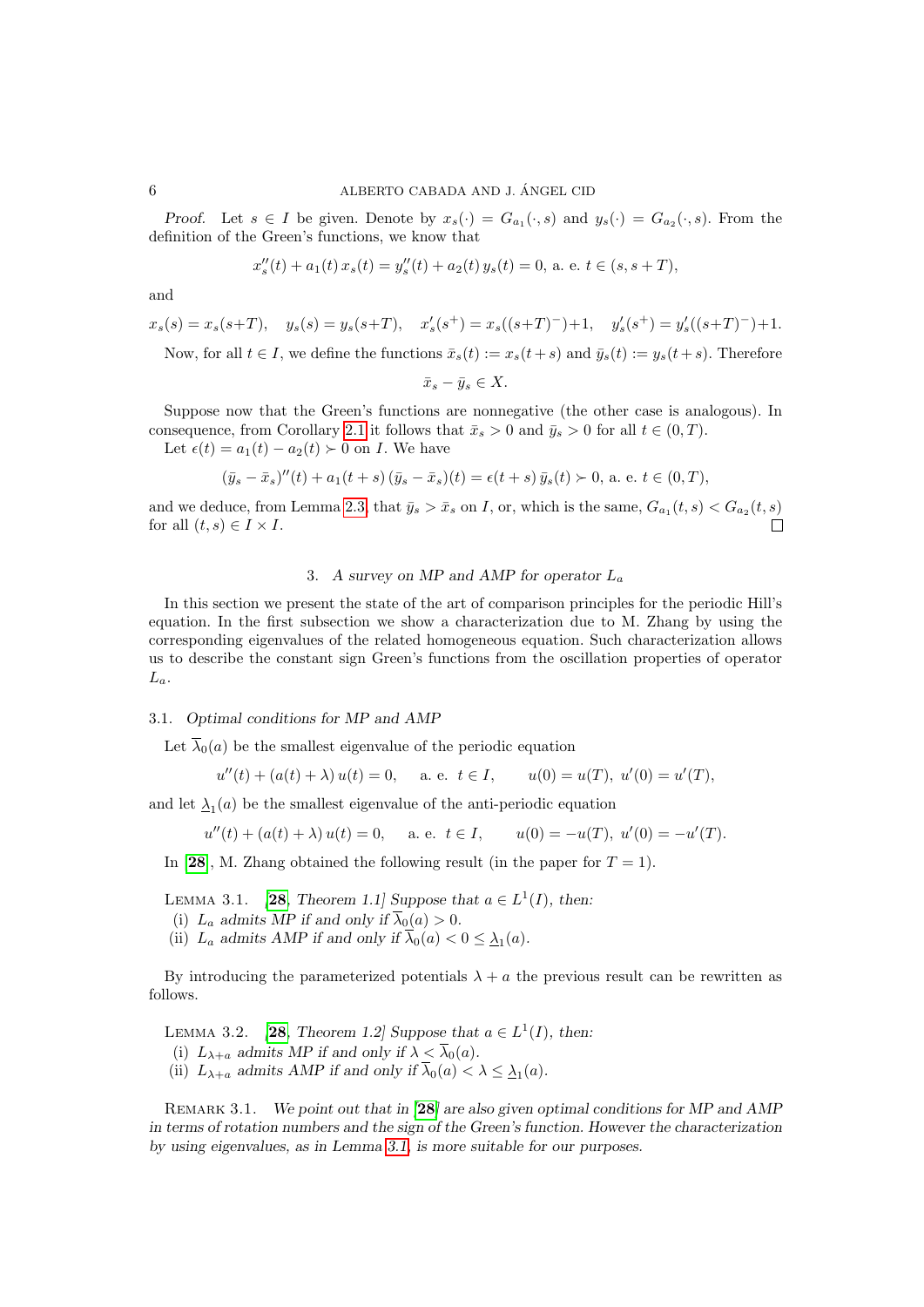The following explicit bounds for the first periodic and anti-periodic eigenvalues are wellknown:

<span id="page-6-1"></span>LEMMA 3.3. Suppose that  $a \in L^1(I)$ , then:

- (i)  $\overline{\lambda}_0(a) \leq -\frac{1}{T} \int_0^T a(s)ds$  and the equality holds if and only if a is constant. (See [[27](#page-17-5)]).
- (ii)  $||a_+||_{\alpha} \le K(2 \alpha^*, T) \Longrightarrow \underline{\lambda}_1(a) \ge \left(\frac{\pi}{7}\right)$ T  $\int_{a}^{2} \left(1 - \frac{\|a_{+}\|_{\alpha}}{K(0,1)}\right)$  $K(2\alpha^*,T)$  $\Big) \geq 0.$  (See [[29](#page-17-3)]).
- (iii)  $\Delta_1(a) = \min \{\lambda_1^D(a_s), s \in \mathbb{R}\}\.$  Here (see [[29](#page-17-3)])  $\lambda_1^D(a_s)$  is the first eigenvalue of the Dirichlet problem

<span id="page-6-0"></span>
$$
u''(t) + (a_s(t) + \lambda) u(t) = 0, \quad a. e. \ t \in I, \qquad u(0) = u(T) = 0. \tag{3.1}
$$

<span id="page-6-2"></span>Now, as a consequence of the previous result and Lemma [2.8,](#page-4-0) we arrive at the following result.

COROLLARY 3.1. Let  $a_1, a_2 \in L^{\alpha}(I)$  be such that  $a_1 \succ a_2$  on I and assume that the Green's function of  $G_{a_1}$  and  $G_{a_2}$  have the same constant sign on  $I \times I$ . Then operator  $L_a$  is nonresonant in X and  $G_a$  has the same constant sign for all  $a \in L^{\alpha}(I)$  with  $a(t) \in [a_2(t), a_1(t)]$ for a. e.  $t \in I$ .

Proof. The proof follows for  $L_a$  nonresonant in X, since for all  $a \in L^{\alpha}(I)$  and  $s \in I$  the function  $\lambda_s: L^{\alpha}(I) \to \mathbb{R}$ , that assigns to every potential  $a_s$  the first eigenvalue  $\lambda_1^D(a_s)$  of the Dirichlet problem [\(3.1\)](#page-6-0), is decreasing on  $a<sub>s</sub>$ . Now Lemma [3.3,](#page-6-1) (*iii*), says us that the same holds for  $\mathfrak{L}_1(a)$ .

Suppose now that  $G_{a_1}$  and  $G_{a_2}$  are non negative (the other case is analogous) and there is  $a \in L^{\alpha}(I)$  with  $a(t) \in [a_2(t), a_1(t)]$  such that  $L_a$  is not invertible in X. Then from the continuous dependence of the Green's function with respect to its potential and the property given above, we deduce that the set

$$
\{G_b(t,s), (t,s) \in I \times I, \text{with } b \in L^{\alpha}(I) \text{ and } b(t) \in [a_2(t), a_1(t)]\}
$$

is unbounded from below, in contradiction with Lemma [2.8.](#page-4-0)

As a consequence of the results showed in this section we arrive at the following characterization of the sign of the Green's function.

THEOREM 3.1. Let  $R$  be the infimum of the distance of two consecutive zeroes of a solution of the equation  $L_a x = 0$ . Then the following assertions hold:

- (i)  $G_a$  changes sign in  $I \times I$  if and only if  $R < T$ .
- (ii)  $G_a$  is non negative and vanishes at some points on  $I \times I$  if and only if  $R = T$ .
- (iii)  $G_a$  has strict constant sign in  $I \times I$  if and only if  $R > T$ .

Proof. If  $R < T$ , we have that there is  $s \in I$  for which at least one solution of the equation  $x''(t) + a_s(t)x(t) = 0$ , has two zeroes in I. From classical Sturm – Liouville theory, we have that  $\lambda_1^D(a_s)$ , the first eigenvalue of the Dirichlet problem  $L_{a_s} x = 0$  on I,  $x(0) = x(T) = 0$ , is strictly negative. In consequence, Lemma [3.3](#page-6-1) (*iii*), implies that  $\lambda_1(a) < 0$ . Now, Lemma [3.1](#page-5-0) ensures that  $G_a$  changes sign on  $I \times I$ .

When  $R = T$ , we conclude, as above, that  $\Delta_1(a) = 0$ . So Lemma [3.1](#page-5-0) says us that  $G_a$  is non negative on  $I \times I$ . So, Corollary [2.2](#page-4-1) shows that  $G_a$  vanishes at some points on  $I \times I$ .

When  $R > T$  we have that  $G_a$  has strict constant sign on  $I \times I$  (strictly positive or strictly negative) from [[22](#page-17-1), Theorem 2.1]. $\Box$ 

 $\Box$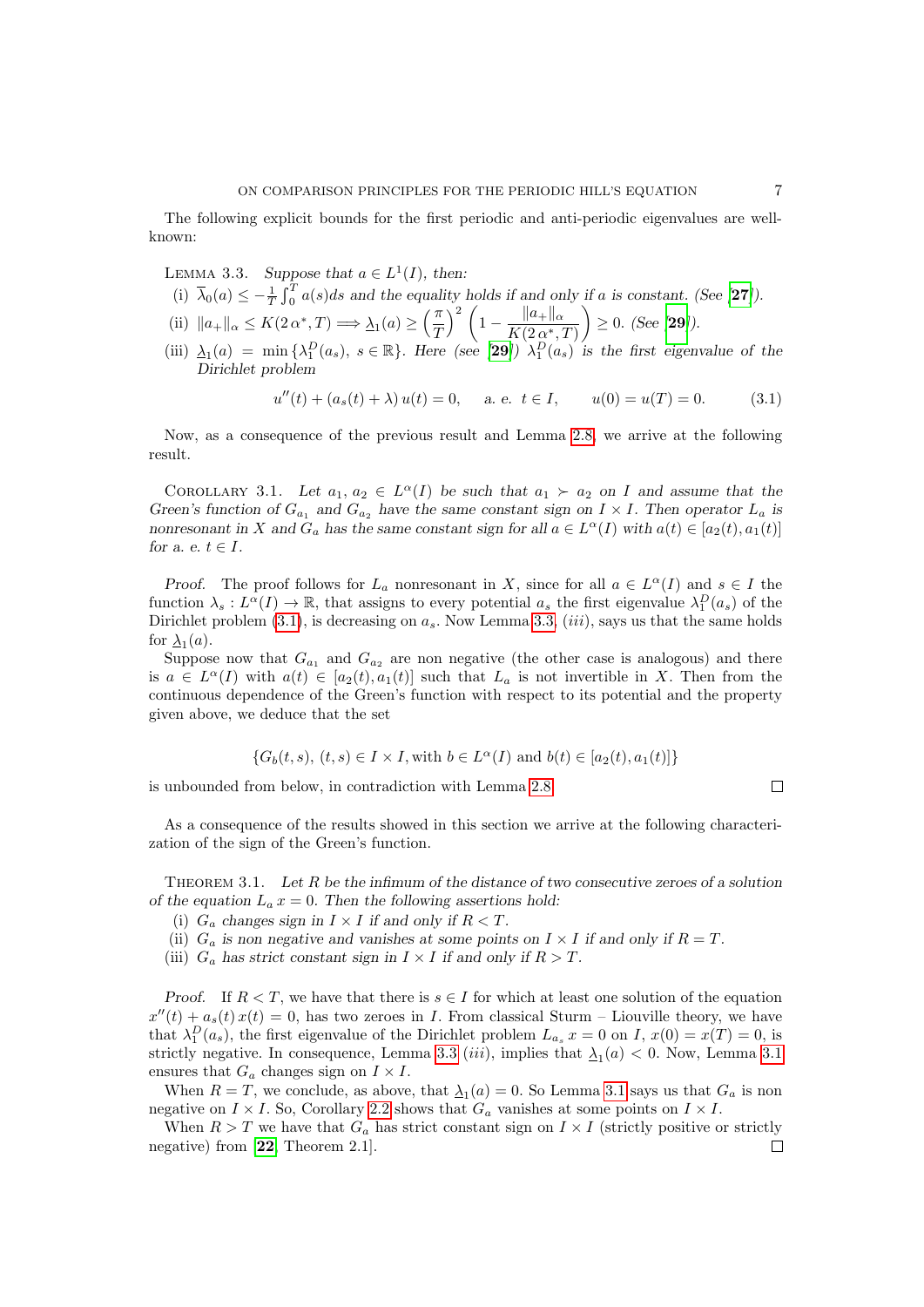In the next two subsections we present some explicit criteria, in terms of the integral of the potential a (or  $a_+$  and  $a_-$ ) that ensure the validity of the comparison results.

## 3.2. Explicit criteria for AMP

P. Torres proves the following criteria that ensures the AMP for nonnegative (and not identically zero) potentials:

<span id="page-7-5"></span>LEMMA 3.4. [[22](#page-17-1), Corollary 2.3] Assume that  $a > 0$  and moreover

$$
||a||_{\alpha} \leq K(2\,\alpha^*, T).
$$

Then  $L_a$  satisfies the AMP.

The AMP is studied in [[5](#page-16-1)] for non constant sign potentials with positive average.

LEMMA 3.5. [5, Theorem 3.2] Assume that 
$$
\int_0^T a(t)dt > 0
$$
 and moreover  
 $||a_+||_{\alpha} < K(2 \alpha^*, T)$ .

Then  $L_a$  satisfies the AMP.

In [[6](#page-16-7)], by studying anti-maximum principles for the quasilinear equation

 $(|u'|^{p-2}u')' + a(t) (|u|^{p-2}u) = h(t), \quad u(0) = u(T), \ u'(0) = u'(T),$ 

<span id="page-7-3"></span>the previous result is extended to the potentials with nonnegative average as follows

LEMMA 3.[6](#page-16-7).  $\begin{bmatrix} 6, \text{ Theorem 3.4 and Remark 3.7} \end{bmatrix}$  Assume that  $\begin{bmatrix} 7 \end{bmatrix}$ 0  $a(t)dt \geq 0, a \not\equiv 0, and$ moreover

<span id="page-7-4"></span><span id="page-7-0"></span>
$$
||a_{+}||_{\alpha} \le K(2\alpha^*, T). \tag{3.2}
$$

Then  $L_a$  satisfies the AMP.

We point that M. Zhang constructs in [[28](#page-17-2)] some examples of potentials  $a$  for which  $L_a$ admits the AMP but inequality [\(3.2\)](#page-7-0) does not hold.

#### 3.3. Explicit criteria for MP

When we refer to the study of MP the following general result for non positive (and not identically zero) potentials was obtained by P. Torres.

LEMMA 3.7. [[22](#page-17-1), Corollary 2.2] If  $a \prec 0$  then  $L_a$  satisfies the MP.

In [[5](#page-16-1)] the authors obtain the following result.

LEMMA 3.8. [[5](#page-16-1), Theorem 4.1] Assume that  $a \in L^1(0,T)$  is of the form

<span id="page-7-2"></span><span id="page-7-1"></span>
$$
a(t) = b'(t) - b^{2}(t), \quad b(0) = b(T), \quad \int_{0}^{T} b(s)ds \neq 0,
$$
\n(3.3)

where b is an absolutely continuous function, then  $L_a$  satisfies the MP.

REMARK 3.2. The main difficulty in order to apply Lemma [3.8](#page-7-1) is to determine when the potential  $a(t)$  is of the form [\(3.3\)](#page-7-2). It is easy to see that if  $a \neq 0$  satisfies (3.3) then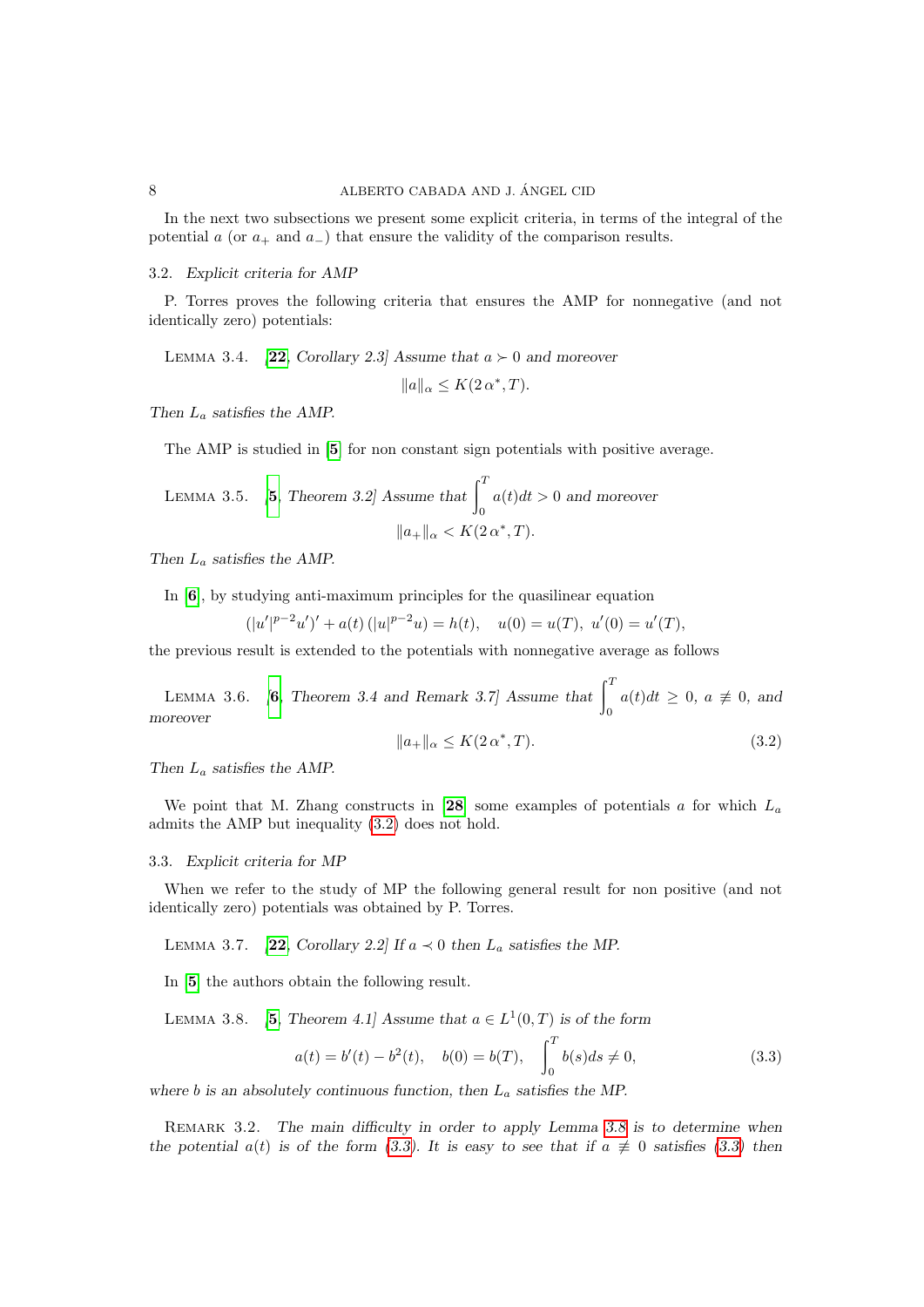$\int_0^T a(s)ds < 0$ , but the converse is false as the following example shows: let  $a \in L^{\infty}(0,1)$ ,  $a(t) \neq 0$ , put  $a(t) = \tilde{a}(t) + \bar{a}$ , where  $\tilde{a}(t)$  has mean value zero and  $\bar{a} = \frac{1}{\sigma}$  $\mathcal{I}$  $\int_0^T$ 0  $a(s)ds$  is its mean value, and let us consider the problem:

<span id="page-8-0"></span>
$$
b'(t) - b2(t) = \tilde{a}(t) + \bar{a}, \quad b(0) = b(1).
$$
 (3.4)

By making the change  $u(t) = -b(t)$ , problem [\(3.4\)](#page-8-0) is equivalent to

<span id="page-8-1"></span>
$$
u'(t) + u^{2}(t) + \tilde{a}(t) = -\bar{a}, \quad u(0) = u(1), \tag{3.5}
$$

and [[17](#page-17-6), Corollary 3.1] implies that there exists  $s_0 \in \mathbb{R}$  such that

(i) for  $-\bar{a} < s_0$  problem [\(3.5\)](#page-8-1) has no solution,

(ii) for  $-\bar{a} = s_0$  problem [\(3.5\)](#page-8-1) has at least one solution,

(iii) for  $-\bar{a} > s_0$  problem [\(3.5\)](#page-8-1) has at least two solutions.

Since problem [\(3.5\)](#page-8-1) has no solution for  $\bar{a}=0$ , as it is easy to see by integrating the equation over [0, 1], it follows that  $s_0 > 0$ . So (i) implies that for mean values satisfying  $-s_0 < \bar{a} < 0$ problem [\(3.5\)](#page-8-1) has no solution, and thus there exist potentials with negative average such that [\(3.3\)](#page-7-2) has no solution.

<span id="page-8-3"></span>Recently, R. Hakl and P. Torres, give the following criterium to ensure the MP.

LEMMA 3.9. [[10](#page-16-2), Corollary 2.5] If  $a \in L^1(I)$ ,  $a \not\equiv 0$ , and moreover

<span id="page-8-2"></span>
$$
\int_0^T a_+(s)ds < \frac{4}{T}, \quad \frac{\int_0^T a_+(s)ds}{1 - \frac{T}{4} \int_0^T a_+(s)ds} \le \int_0^T a_-(s)ds,
$$

then  $L_a$  satisfies the MP.

Under the assumptions of each one of the previous three results it follows that  $\int_0^T a(s)ds < 0$ and in fact this is a necessary condition.

PROPOSITION 3.1 Necessary condition for MP. If  $L_a$  satisfies the MP then  $\int_0^T a(s)ds < 0$ .

Proof. The results follows from Lemma [3.1,](#page-5-0) (1) and Lemma [3.3,](#page-6-1) (i).

COROLLARY 3.2. Suppose that  $\int_0^T a(s)ds \ge 0$ . Then the two following assertions hold: (i) If operator  $L_a$  is nonresonant on X then it does not satisfy the MP.

(ii)  $\overline{\lambda}_0(a) \leq 0$ .

Proof. The first assertion is just Proposition [3.1.](#page-8-2) The second one is a direct consequence of Lemma [3.1,](#page-5-0) (1), coupled with the first part.  $\Box$ 

#### 4. Main results

This section is devoted to the study of the indefinite potentials for which the MP or the AMP holds and the conditions of the explicit criteria presented in the previous section are not satisfied. In particular, we will pay special attention to the open situations

$$
a \nless 0
$$
 and  $\int_0^T a(t) dt < 0$ 

or/and

$$
||a_+||_p > K(2p^*, T).
$$

 $\Box$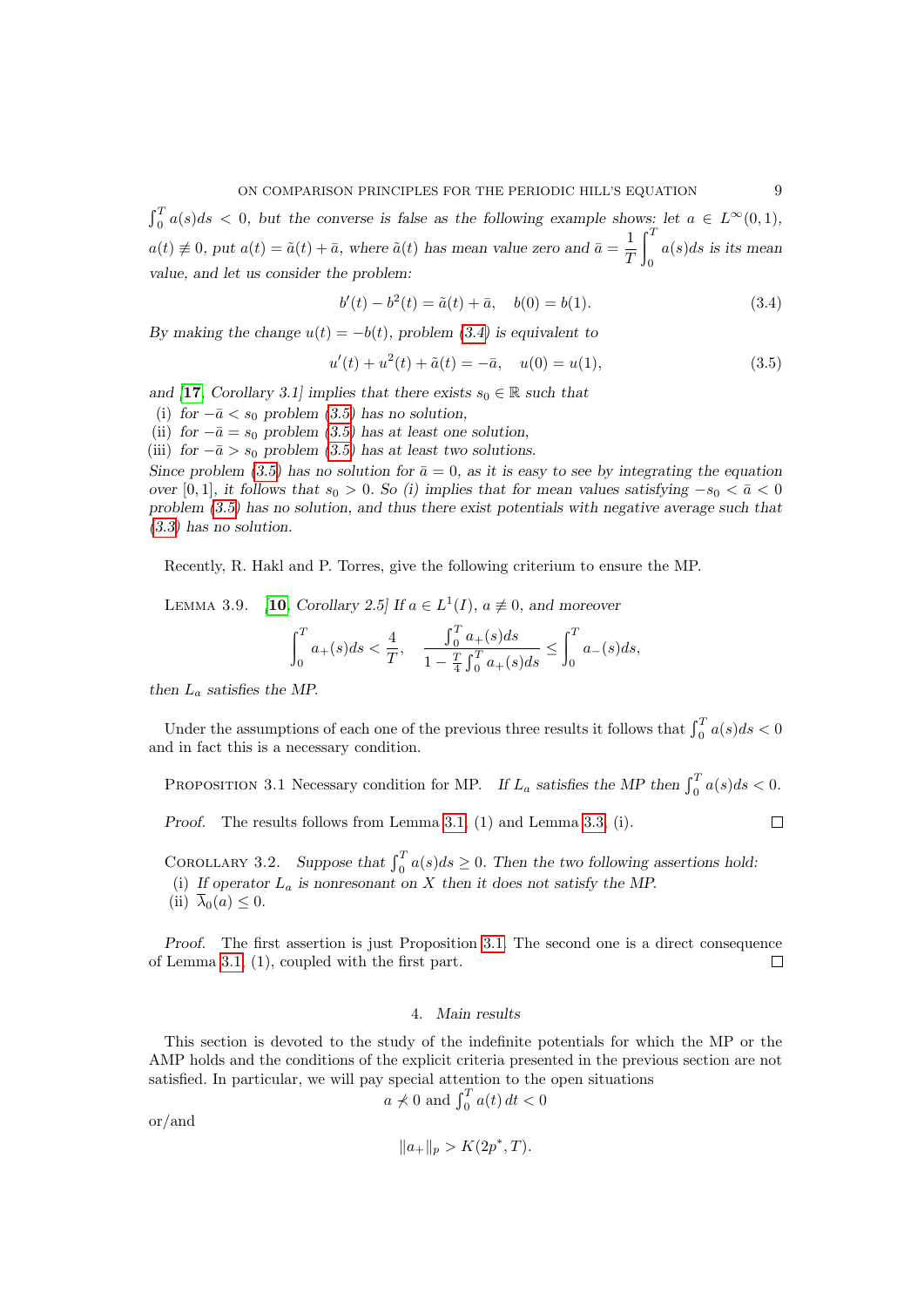## 10 ALBERTO CABADA AND J. ÁNGEL CID

Firstly, we define the functions  $v_a$  and  $w_a$  as the unique solutions of the following initial value problems:

$$
v''_a(t) + a(t) v_a(t) = 0
$$
, a. e.  $t \in I$ ,  $v_a(0) = 0$ ,  $v'_a(0) = 1$ ,

and

$$
w''_a(t) + a(t) w_a(t) = 0
$$
, a. e.  $t \in I$ ,  $w_a(0) = 1$ ,  $w'_a(0) = 0$ .

Clearly  $v_a$  and  $w_a$  are a pair of fundamental solutions to the equation  $L_a u = 0$ . Define now,

$$
N_a = \begin{pmatrix} v_a(T) & v'_a(T) - 1 \\ 1 - w_a(T) & -w'_a(T) \end{pmatrix}.
$$

In the sequel we use the following characterization of the eigenvalues of problem [\(1.2\)](#page-0-2), which is essentially [[16](#page-17-7), Theorem 2.1]. For a complete study of such equalities, the reader is referred to [[16](#page-17-7), Chapter II].

<span id="page-9-0"></span>THEOREM 4.1. Assume that function a satisfies  $(1.1)$ , then

(i)  $\lambda$  is a periodic eigenvalue if and only if det  $(N_{a+\lambda}) = 0$ .

(ii)  $\lambda$  is an anti-periodic eigenvalue if and only if det  $(N_{a+\lambda}) = 4$ .

In particular, problem [\(1.2\)](#page-0-2) is nonresonant if and only if det  $N_a \neq 0$ .

EXAMPLE 4.1. Suppose that  $a(t) \equiv a \in \mathbb{R}$ . In this situation, it is not difficult to verify that

$$
v_a(t) = \begin{cases} \frac{\sinh \sqrt{-a}t}{\sqrt{-a}}, \text{ if } a < 0\\ t, & \text{ if } a = 0\\ \frac{\sin \sqrt{a}t}{\sqrt{a}}, & \text{ if } a > 0, \end{cases} \quad \text{and} \quad w_a(t) = \begin{cases} \cosh \sqrt{-a}t, \text{ if } a < 0\\ 1, & \text{ if } a = 0\\ \cos \sqrt{a}t, & \text{ if } a > 0. \end{cases}
$$

In consequence

$$
\det N_a = \begin{cases} 2(1 - \cosh \sqrt{-a} T), & \text{if } a < 0 \\ 0, & \text{if } a = 0 \\ 2(1 - \cos \sqrt{a} T), & \text{if } a > 0. \end{cases}
$$

So, we deduce the very well known result that this problem is nonresonant if and only if  $a \neq (\frac{2 n \pi}{T})^2$ , for all  $n = 0, 1, \ldots$ 

<span id="page-9-1"></span>PROPOSITION 4.1. The following assertions hold:

(i) If  $L_a$  admits MP then  $\det(N_a) < 0$ .

(ii) If  $L_a$  admits AMP then  $\det(N_a) > 0$ .

Proof. The proof will be made in four steps. Claim 1. If  $a \in L^{\infty}$  and  $a \prec 0$  then  $\det(N_a) < 0$ .

If  $a \prec 0$  it is easy to see that  $w_a > 1$  and  $v'_a > 1$  on I and so

$$
\det(N_a) = 2 - v'_a(T) - w_a(T) < 0.
$$

Claim 2. If  $a \in L^{\infty}$  and  $L_a$  admits MP then  $\det(N_a) < 0$ .

Since  $a \in L^{\infty}$ , from Claim 1 it follows that  $\det(N_{a+\lambda}) < 0$  for each  $\lambda < 0$  such that  $a+\lambda < 0$ . On the other hand, the mapping  $\lambda \in \mathbb{R} \to \det(N_{a+\lambda}) \in \mathbb{R}$  is continuous and vanishes exactly at the periodic eigenvalues (see Theorem [4.1,](#page-9-0) (1)). Since  $\overline{\lambda}_0(a)$  is the smallest periodic eigenvalue, we have that  $\det(N_{a+\lambda})$  has constant sign for all  $\lambda < \overline{\lambda}_0(a)$ . Thus  $\det(N_{a+\lambda}) < 0$ for all  $\lambda < \overline{\lambda}_0(a)$ . From Lemma [3.1,](#page-5-0) (1), we know that  $0 < \overline{\lambda}_0(a)$  and we obtain the desired result, that is,  $\det(N_a) < 0$ .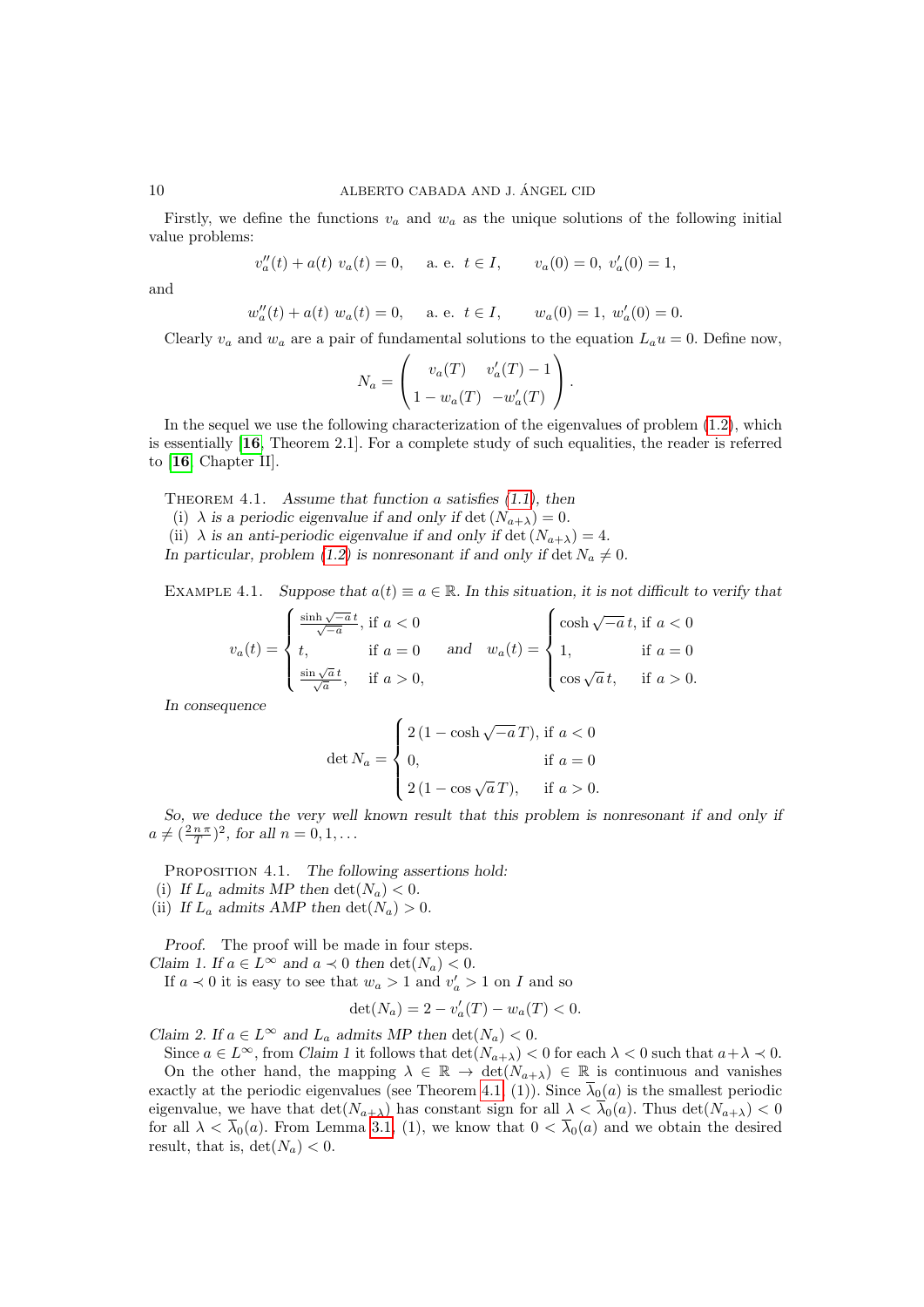Claim 3. If  $a \in L^{\infty}$  and  $L_a$  admits AMP then  $\det(N_a) > 0$ .

By the same argument as in the previous claim we know that  $\det(N_{a+\lambda})$  has constant sign for all  $\lambda_0(a) < \lambda \leq \lambda_1(a)$ . Moreover, from Lemma [3.1,](#page-5-0) (2), it is satisfied that  $\lambda_0(a) < 0 \leq \lambda_1(a)$ . Now, Theorem [4.1,](#page-9-0) (2), says us that  $\det(N_{a+\underline{\lambda}_1(a)}) = 4 > 0$ . In consequence,  $\det(N_a) > 0$ .

Claim 4. If a satisfies  $(1.1)$  then  $(i)$  and  $(ii)$  hold.

Taking into account that  $L^{\infty}$  is dense in  $L^{\alpha}$ , the result follows from a standard approximation procedure.  $\Box$ 

As a consequence of the proof of the previous result, and using the characterization of M. Zhang given in Lemma [3.1,](#page-5-0) we deduce the following equivalent characterization of the MP and the AMP properties for operator  $L_a$ .

THEOREM 4.2. The following properties hold:

(i)  $L_a$  satisfies MP if and only if  $\det(N_{a+\lambda}) < 0$  for all  $\lambda \leq 0$ .

(ii)  $L_a$  satisfies AMP if and only if  $\det(N_{a+\lambda}) \leq 4$  for all  $\lambda \leq 0$  and  $\det(N_a) > 0$ .

Proof. From Theorem [4.1,](#page-9-0) the eigenvalues of the periodic problem are given as the roots of equation  $\det(N_{a+\lambda}) = 0$ . In particular, the property  $\det(N_{a+\lambda}) < 0$  for all  $\lambda \leq 0$  implies that  $\overline{\lambda}_0(a) > 0$ . But this last assertion is, from Lemma [3.1](#page-5-0) (1), equivalent to ensure the MP property for operator  $L_a$ .

Assume now that  $L_a$  satisfies MP. As we have seen in the proof of the previous result,  $\det(N_{a+\lambda})$  < 0 for all  $\lambda < \overline{\lambda}_0(a)$ . Lemma [3.1](#page-5-0) (1), shows us that  $\overline{\lambda}_0(a) > 0$ , thus  $\det(N_{a+\lambda}) < 0$ for all  $\lambda \leq 0$ , and the first part of the enunciate is proved.

To prove the second one, we use that the roots of equation  $\det(N_{a+\lambda}) = 4$  give us the eigenvalues of the anti-periodic problem. From Lemma [3.1](#page-5-0) (2), the proof is a direct consequence of the following facts:

- (i)  $\det(N_{a+\lambda}) \leq 4$  for all  $\lambda \leq 0$  if and only if  $\lambda_1(a) \geq 0$ .
- (ii) det( $N_a$ ) > 0 in and only if  $\overline{\lambda}_0(a) < 0$ .

The first assertion follows from Theorem [4.1](#page-9-0) (2), and the fact showed in the proof of the previous result, that  $\det(N_{a+\lambda}) < 0$  for  $\lambda$  small enough. The second one follows from this last property and because of  $\overline{\lambda}_0(a)$  is the smallest root of equation  $\det(N_a) = 0$ .  $\Box$ 

We note that to obtain the explicit expression of  $\det(N_{a+\lambda})$  is in general not possible for non constant potentials  $a(t)$ . However there are a lot of very good computer programs, for instance Maple, Mathematica or Maxima, that allow us to get an approximate numerical expression of this formula and its corresponding roots.

Finally, we present a more suitable criteria to ensure the MP and the AMP character of operator  $L_a$ . We note that these conditions depend on the integral of the potential  $a(t)$ .

<span id="page-10-0"></span>THEOREM 4.3. Assume  $\|\tilde{a}_+\|_{\alpha} \leq K(2\alpha^*, T)$ . Then (i)  $L_a$  satisfies MP if and only if  $\int_0^T a(s)ds < 0$  and  $\det(N_a) < 0$ .

- (ii) If  $\int_0^T$  $a(s)ds < 0$  and  $\det(N_a) > 0$  then  $L_a$  satisfies AMP.
- (iii) If  $L_a$  is nonresonant in X and  $0 \leq$  $\int_0^T$ 0  $a(s)ds \leq \frac{\pi^2}{\sigma^2}$ T  $\left(1 - \frac{\|\tilde{a}_+\|_{\alpha}}{K(\alpha + 1)}\right)$  $K(2\alpha^*,T)$ ) then  $L_a$  satisfies AMP.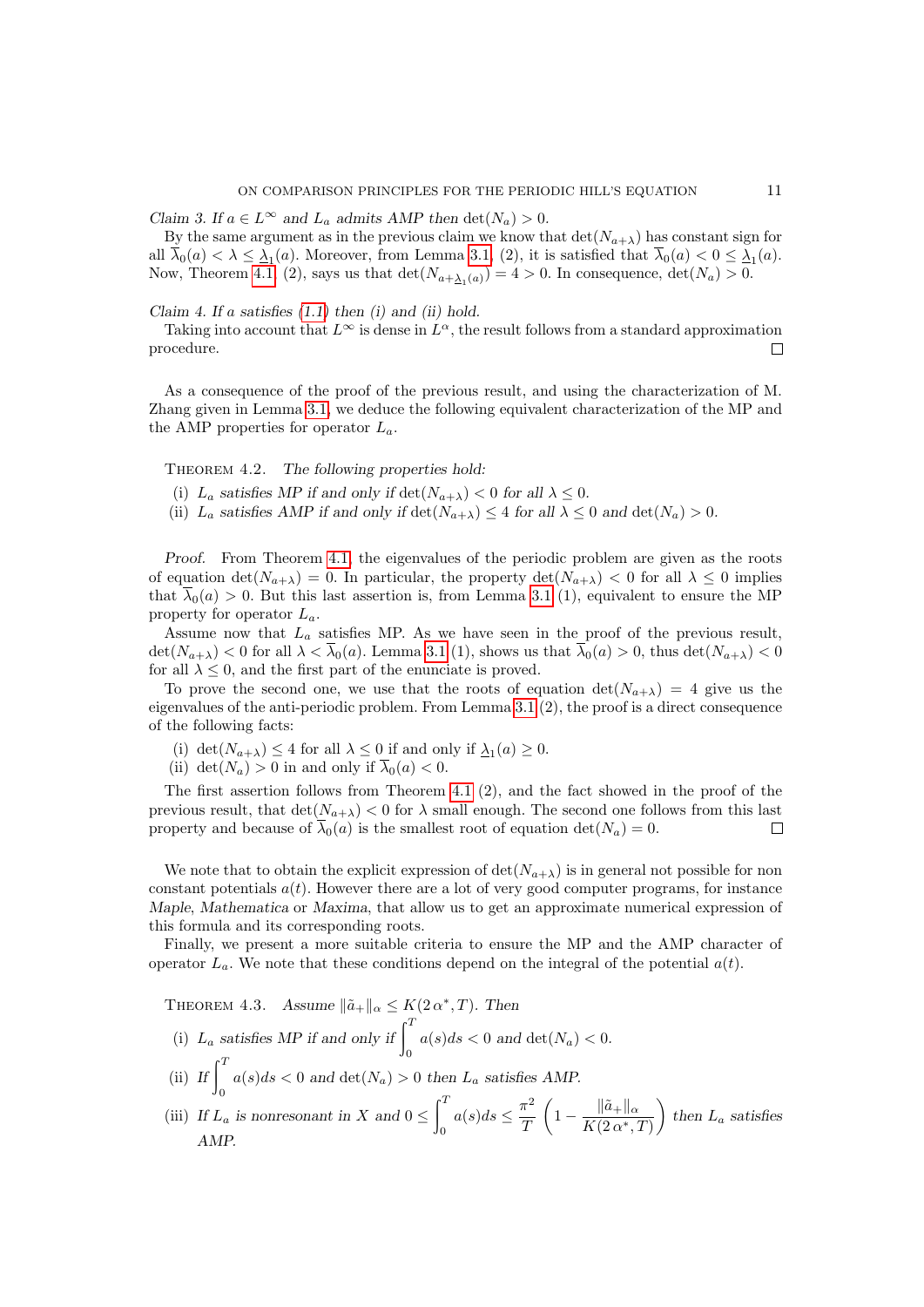Proof. We write  $a(t) = \tilde{a}(t) + \lambda$ , where  $\tilde{a}(t)$  has mean value zero and  $\lambda = \frac{1}{\sigma}$ T  $\int_0^T a(s)ds$  is the mean value of a. Since  $\|\tilde{a}_+\|_{\alpha} \leq K(2\alpha^*, T)$  we have by Lemma [3.3,](#page-6-1) (ii), that  $\Lambda_1(\tilde{a}) \geq 0$ . Moreover, from Lemma [3.6](#page-7-3) and Lemma [3.2,](#page-5-1) (2), we know that  $\bar{\lambda}_0(\tilde{a}) < 0$ .

To prove the first assertion, suppose that  $L_a$  satisfies MP. Then by Propositions [3.1](#page-8-2) and [4.1](#page-9-1) we obtain that  $\int_0^T a(s)ds < 0$  and  $\det(N_a) < 0$ .

Reciprocally, assume  $\int_0^T a(s)ds < 0$  and  $\det(N_a) < 0$ . Since  $\det(N_a) \neq 0$  we have that  $L_a = L_{\tilde{a}+\lambda}$  is nonresonant and from  $\lambda = \frac{1}{\sigma}$ T  $\int_0^T$  $a(s)ds < 0 \leq \underline{\lambda}_1(\tilde{a})$ , it follows, from Lemma [3.2,](#page-5-1) that either  $L_a$  admits MP or  $L_a$  admits AMP, depending if either  $\lambda < \overline{\lambda}_0(\tilde{a})$  or  $\overline{\lambda}_0(\tilde{a}) < \lambda < 0$ . Finally,  $\det(N_a)$  < 0 and Proposition [4.1](#page-9-1) lead us to conclude that  $L_a$  admits MP.

The second part is deduced by repeating the same argument. From the fact that  $\lambda =$ 1 T  $\int_0^T$  $a(s)ds < 0 \leq \underline{\lambda}_1(\tilde{a})$ , we have that either  $L_a$  admits MP or  $L_a$  admits AMP, so  $\det(N_a) > 0$ and Proposition [4.1](#page-9-1) imply now that  $L_a$  admits AMP.

The last assertion is deduced from Lemma [3.3,](#page-6-1)  $(ii)$ , and the following inequalities:

$$
\overline{\lambda}_0(\tilde{a}) < 0 \le \lambda = \frac{1}{T} \int_0^T a(s) \, ds \le \left(\frac{\pi}{T}\right)^2 \left(1 - \frac{\|\tilde{a}_+\|_{\alpha}}{K(2\,\alpha^*, T)}\right) \le \underline{\lambda}_1(\tilde{a}).
$$

## REMARK 4.1.

(i) The sufficient part in assertion (1) of Theorem [4.3,](#page-10-0) that is,

If  $L_a$  satisfies MP then  $\int_0^T a(s)ds < 0$  and  $\det(N_a) < 0$ ,

is valid for all a satisfying  $(1.1)$ . In fact it is a direct consequence of Propositions [3.1](#page-8-2) and [4.1](#page-9-1) in which there are no assumptions on  $\|\tilde{a}_+\|_{\alpha}$ .

- (ii) Theorem [4.3](#page-10-0) (1) and (2) apply for situations not covered in the related literature. Of course, it remains open to know what happens when the inequality  $\|\tilde{a}_+\|_{\alpha} \leq K(2\alpha^*, T)$ is not fulfilled.
- (iii) The assertion (3) in Theorem [4.3](#page-10-0) is optimal for constant potentials  $a(t) \equiv k$ . Moreover, we notice that if  $\int_0^T$  $a(s)ds \geq 0$  then  $\|\tilde{a}_+\|_{\alpha} \leq \|a_+\|_{\alpha}$ . As a consequence, Theorem [4.3](#page-10-0) (3) can cover wider situations than Lemma [3.6.](#page-7-3)

## 5. Examples

In this section we present some illustrative examples of our main results.

Example 5.1. Consider the problem

$$
x''(t) + a_s(t) x(t) = h(t)
$$
, for all  $t \in [0,2]$ ,  $x(0) = x(2)$ ,  $x'(0) = x'(2)$ ,

with

$$
a_s(t) = \begin{cases} -1, & \text{if } 0 \le t < 1, \\ s, & \text{if } 1 \le t \le 2, \end{cases}
$$

and  $s \in \mathbb{R}$ .

Of course, for all  $s \leq 0$ , we have that  $a_s \prec 0$  and, as a consequence, operator  $L_{a_s}$  satisfies the MP.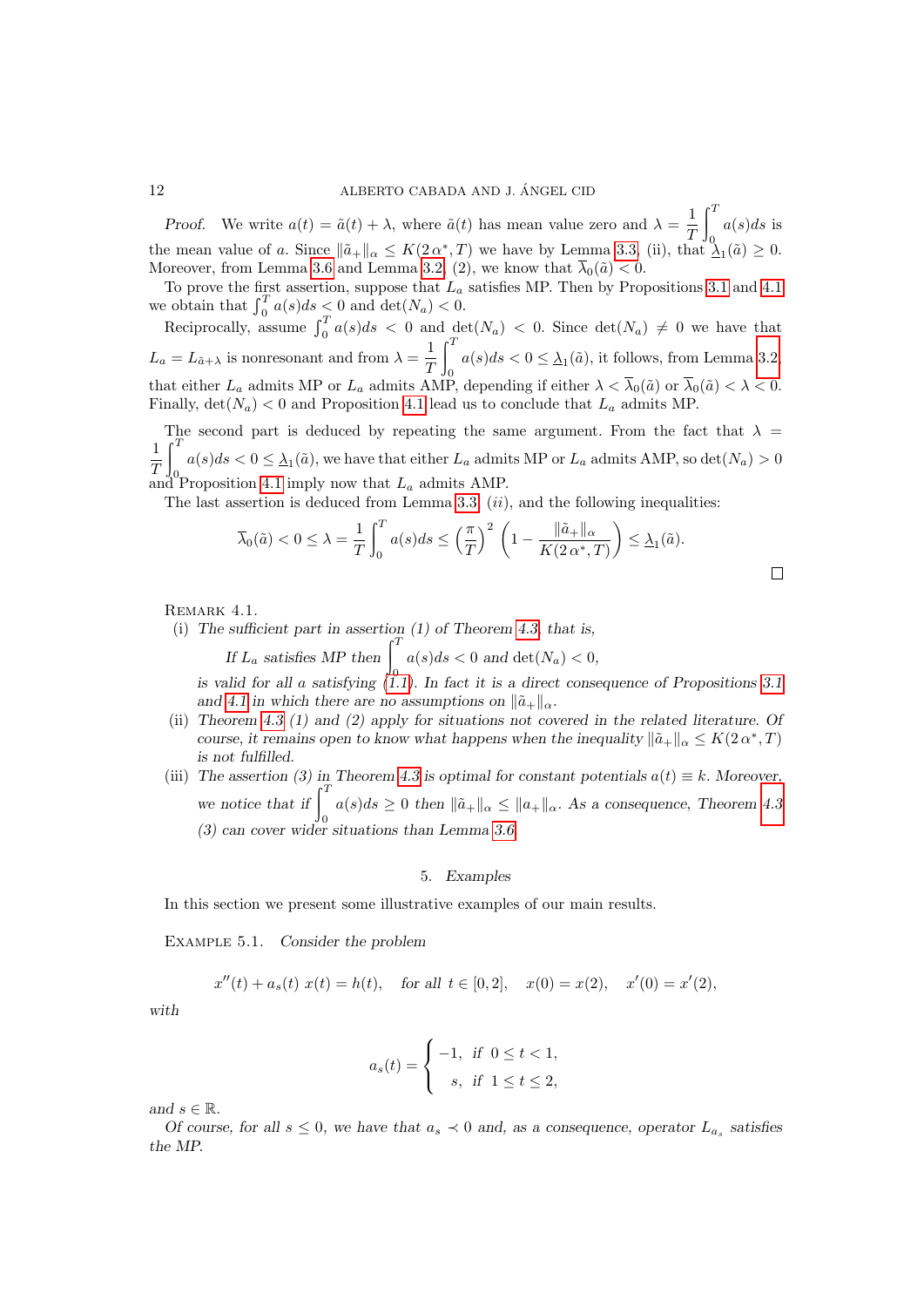Now, let  $s > 0$ . In this case  $\int_0^2 a_s(t)dt = s-1$  and we can check with this family of potentials the available explicit criteria for MP: Lemma [3.7](#page-7-4) doesn't apply because  $a_s$  is sign-changing. On the other hand, we were not able to verify if  $a_s$  is of the form [\(3.3\)](#page-7-2), so Lemma [3.8](#page-7-1) is not useful for us in this case. Finally Lemma [3.9](#page-8-3) reads as:

- If  $0 < s < \frac{2}{3}$  then  $L_{a_s}$  satisfies the MP.

Now we compare with Theorem [4.3.](#page-10-0) We have that

$$
\tilde{a}_s(t) = \begin{cases}\n-\frac{s+1}{2}, & \text{if } 0 \le t < 1, \\
\frac{s+1}{2}, & \text{if } 1 \le t \le 2.\n\end{cases}
$$

Therefore Theorem [4.3](#page-10-0) is applicable whenever

$$
\|(\tilde{a}_s)_+\|_{\alpha} = \frac{s+1}{2} \le \max_{\alpha \ge 1} \{K(2\alpha^*, 2)\} \approx 2.8125,
$$

that is

$$
0 < s \leq \bar{s} \approx 4.625.
$$

After standard computations one can verify that

$$
\det(N_{a_s}) = \frac{(e^2 - 1) (s - 1) \sin(\sqrt{s}) - 2 (1 + e^2) \sqrt{s} \cos(\sqrt{s})}{2 e \sqrt{s}} + 2.
$$



FIGURE 1. Graphic of  $\det(N_{a_s})$ 

So, for  $s_0 \approx 0.85724$  we have that  $\det(N_{a_{s_0}}) = 0$  and  $\det(N_{a_s}) < 0$  for  $0 < s < s_0$ . As consequence, we deduce from Theorem [4.3](#page-10-0) the following properties:

 $-$  If  $0 < s < s_0$  then  $L_{a_s}$  satisfies the MP.

 $-$  If  $s_0 < s < 1$  then  $L_{a_s}$  satisfies the AMP.

Notice that the provided information for the MP case is optimal. Indeed, from Proposition [3.1](#page-8-2) we have that a necessary condition for  $L_{a_s}$  to satisfy the MP is that  $s < 1$ . Since we have the AMP when  $s_0 < s < 1$  then there is no other possibilities for the MP, that is

-  $L_{a_s}$  satisfies the MP if and only if  $0 < s < s_0$ .

On the other hand, we obtain the following estimation for  $s \geq 1$  in order to obtain the AMP,

$$
1 \leq s \leq \max_{\alpha \geq 1} \left\{ \frac{\left(1 + \frac{\pi^2}{2} - \frac{\pi^2}{K(2\alpha^*, 2)}\right)}{\left(1 + \frac{\pi^2}{K(2\alpha^*, 2)}\right)} \right\} \approx 2.69403.
$$

However, this estimation is not the best possible and in fact the bound given in Lemma [3.6](#page-7-3) is better than the previous one: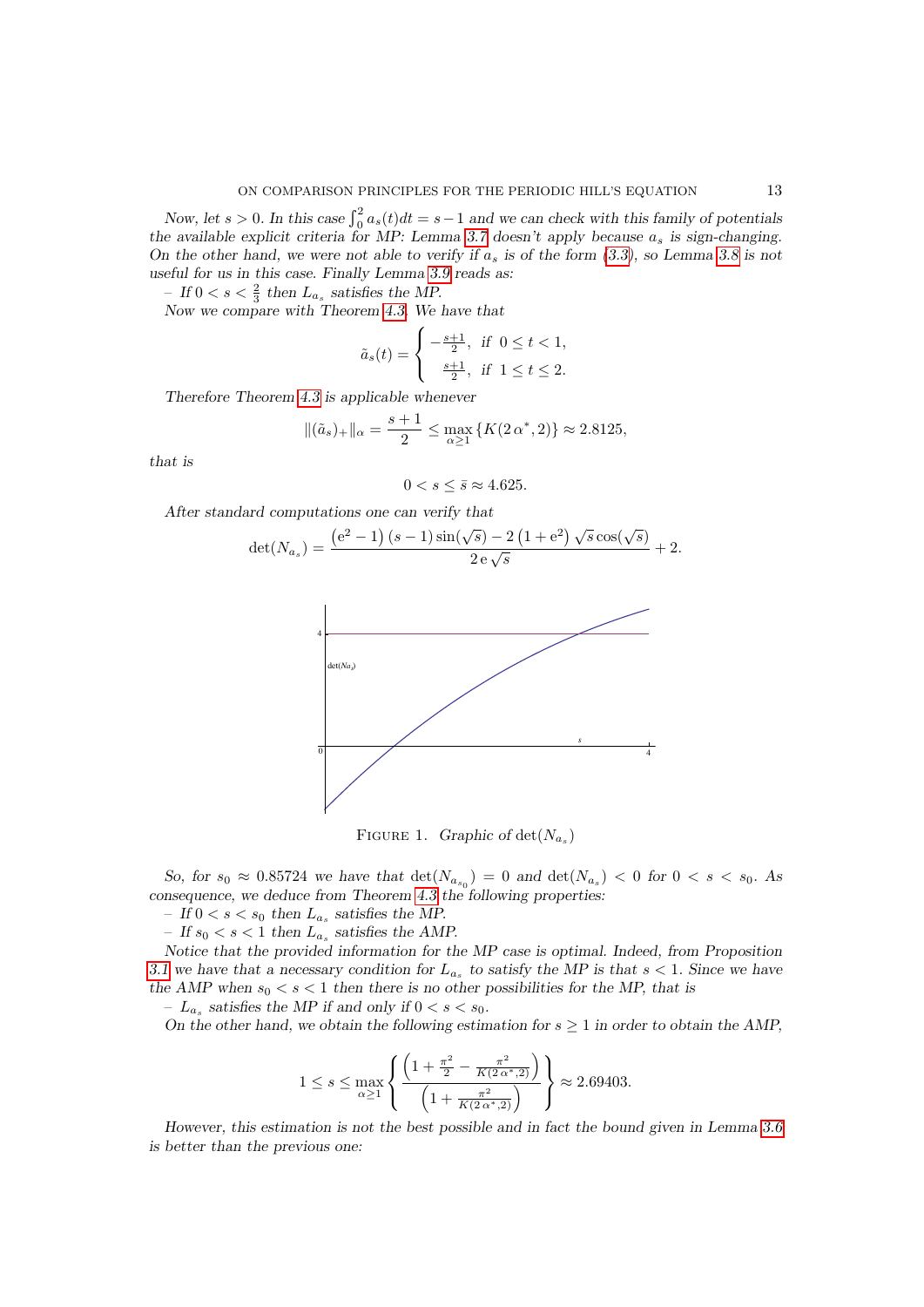$$
1 \le s \le \max_{\alpha \ge 1} \{ K(2\alpha^*, 2) \} \approx 2.8125.
$$

Moreover, since  $\det(N_{a_s}) = 4$  for  $s = s_1 \approx 3.13363$  and  $\det(N_{a_s}) \in (0, 4)$  for all  $s \in (s_0, s_1)$ , we deduce that  $\Delta_1(a_{s_1}) = 0$ . In consequence, from Theorem [4.1](#page-9-0) and Lemma [3.2,](#page-5-1) we have that  $L_{a_{s_1}}$  satisfies the AMP.

Now, Corollary [3.1](#page-6-2) gives us the following optimal estimate for the AMP:

-  $L_{a_s}$  satisfies the AMP if and only if  $s \in (s_0, s_1]$ .

In the previous example the estimation given by Theorem [4.3](#page-10-0) to ensure the AMP is worse than the one obtained in Lemma [3.6.](#page-7-3) Now we present an example where Theorem [4.3](#page-10-0) gives a better estimate for AMP.

EXAMPLE 5.2. Consider the problem

$$
x''(t) + \frac{\mu}{t \log^2 t} x(t) = h(t), \ t \in [0, 1/2], \quad x(0) = x(1/2), \quad x'(0) = x'(1/2),
$$

with  $\mu$  a positive constant. To study the values of the parameter  $\mu > 0$  for which the MP or the AMP is ensured, we take into account that the potential  $a_{\mu}(t) := \frac{\mu}{t \log^2 t}$  belongs to  $L^1(0, 1/2)$ , but it does not belong to  $L^{\alpha}(0,1/2)$  for  $\alpha > 1$ .

Since  $a_{\mu}(t) > 0$  for all  $t \in (0, 1/2)$ , we have, from Proposition [3.1,](#page-8-2) that the corresponding operator  $L_{a_{\mu}}$  cannot satisfy the MP.

On the other hand, from the fact that  $\|(a_\mu)_+\|_1 = \|a_\mu\|_1 = \mu/\log(2)$  and  $K(\infty, 1/2) = 8$ , applying Lemma [3.6](#page-7-3) or Lemma [3.4,](#page-7-5) we know that  $L_{a_{\mu}}$  satisfies the AMP for all  $\mu \in (0, \mu_0]$ , with  $\mu_0 = 8 \log(2) \approx 5.54518$ .

By means of Theorem [4.3,](#page-10-0) we can improve this estimation as follows: it is obvious that

$$
\overline{a}_{\mu} = 2 \int_0^{1/2} a_{\mu}(s) ds = \frac{2 \mu}{\log(2)}.
$$

So, we deduce that

$$
\tilde{a}_{\mu}(t) := a_{\mu}(t) - \overline{a}_{\mu} = \mu \left( \frac{1}{t \log^2 t} - \frac{2}{\log(2)} \right)
$$

and

$$
a_1 \equiv \left\| \left( \frac{1}{t \log^2 t} - \frac{2}{\log(2)} \right)_+ \right\|_1 \approx 0.26227.
$$

Thus, Theorem [4.3](#page-10-0) (3) is rewritten as

$$
0 < \mu \le \frac{2\,\pi^2}{\frac{1}{\log(2)} + \frac{\pi^2}{4}\,a_1} \approx 9.44541
$$

which is a substantial improvement of the earlier estimate.

In this case it is not possible to get the explicit expressions of functions  $v_{a_{\mu}}$  and  $w_{a_{\mu}}$  and, as a consequence, of det  $(N_{a_{\mu}})$ . However, we can study the related discrete equation and obtain this values with a very small error.

In particular, it is known (see [[12](#page-16-8)]) that for a given  $n \in \mathbb{N}$  large enough, the value  $v_{a_{\mu}}(k/(2 n)) \approx$  $y(k)$ , for all  $k \in \{1, \ldots, n\}$ . Where  $y : \{0, \ldots, n\} \to \mathbb{R}$  is the unique solution of the difference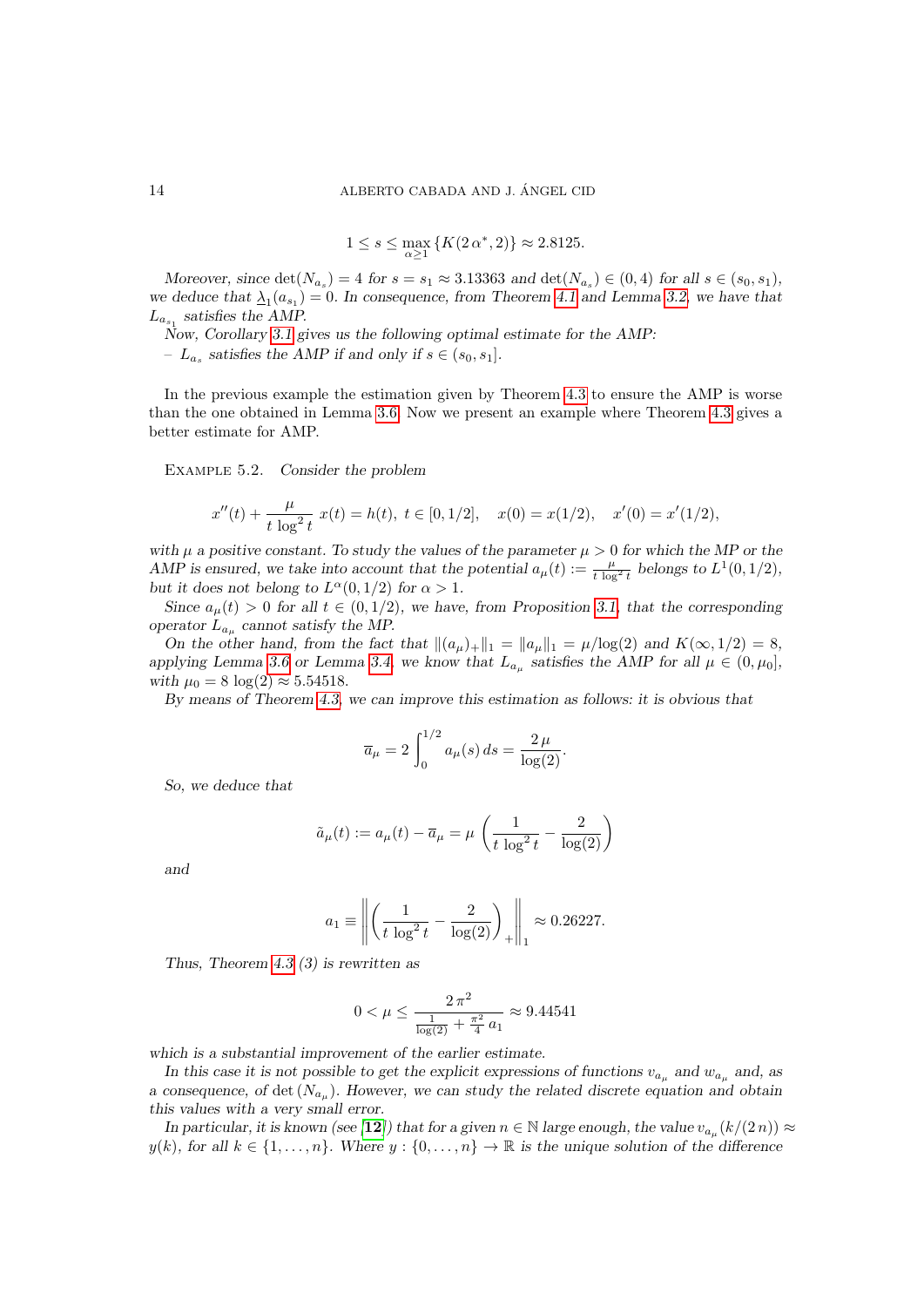equation

$$
y(k+1) - 2y(k) + y(k-1) + \frac{\mu}{2 n k \log^{2}(k/(2 n))} y(k) = 0, \quad k \in \{1, ..., n-1\},
$$

coupled with the initial conditions

<span id="page-14-3"></span>
$$
y(0) = 0, \ y(1) = 1/(2 n).
$$

In a similar way, we have an approximation of  $w_{a_{\mu}}$ , by considering the initial conditions  $y(0) = y(1) = 1.$ 

So by taking  $n = 10^6$ , we estimate the first root of the equation det  $(N_{a_{\mu}}) = 4$  by  $\mu = \mu_1 \approx$ 11.6053. Using Corollary [3.1](#page-6-2) again, we deduce that the operator  $L_{a_{\mu}}$  satisfies the AMP if and only if  $\mu \in (0, \mu_1]$ .

Finally, we study the AMP for the Mathieu equation.

EXAMPLE 5.3. In order to obtain  $2\pi$ -periodic positive solutions for the Mathieu equation

<span id="page-14-2"></span>
$$
x''(t) + (a+b \cos t) \ x(t) = h(t), \ t \in [0, 2\pi], \ x(0) = x(2\pi), \ x'(0) = x'(2\pi), \tag{5.1}
$$

with  $a \geq 0$ ,  $b \in \mathbb{R}$ ,  $a^2 + b^2 > 0$  and  $h \succ 0$ , an important tool is the validity of the AMP for operator

$$
Lx := x'' + (a+b\cos t) x.
$$

Notice that, since

$$
\int_0^{2\pi} (a + b \cos s) \, ds = 2\pi a \ge 0,
$$

only the AMP character of this equation has sense.

Since we have that

$$
\|(a+b\,\cos t)_+\|_\alpha=|b|\,\pi^{\frac{1}{2\alpha}}\left(\frac{\Gamma\left(\frac{\alpha+1}{2}\right)}{\Gamma\left(\frac{\alpha+2}{2}\right)}\right)^{\frac{1}{\alpha}},
$$

then Theorem [4.3](#page-10-0) (3) means

<span id="page-14-1"></span>
$$
0 \le |b| \le (1 - 4a) \max_{\alpha \ge 1} \left\{ \frac{K(2\alpha^*, 2\pi)}{\pi^{\frac{1}{2\alpha}} \left(\frac{\Gamma(\frac{\alpha+1}{2})}{\Gamma(\frac{\alpha}{2}+1)}\right)^{\frac{1}{\alpha}}} \right\},
$$
\n
$$
(5.2)
$$

which is shown in the Figure [2.](#page-15-0)

Moreover, as in the previous examples, Lemma [3.6](#page-7-3) gives us an alternative estimation of the admissible values of a and b for which the Green's function is non negative, in this case

<span id="page-14-0"></span>
$$
||(a+b\cos t)_+|| \le \max_{\alpha \ge 1} \{ K(2\alpha^*, 2\pi) \},
$$
\n(5.3)

which is shown in the Figure [2](#page-15-0) and, as we can observe, in this case is better that the one provided by Theorem [4.3](#page-10-0) (3).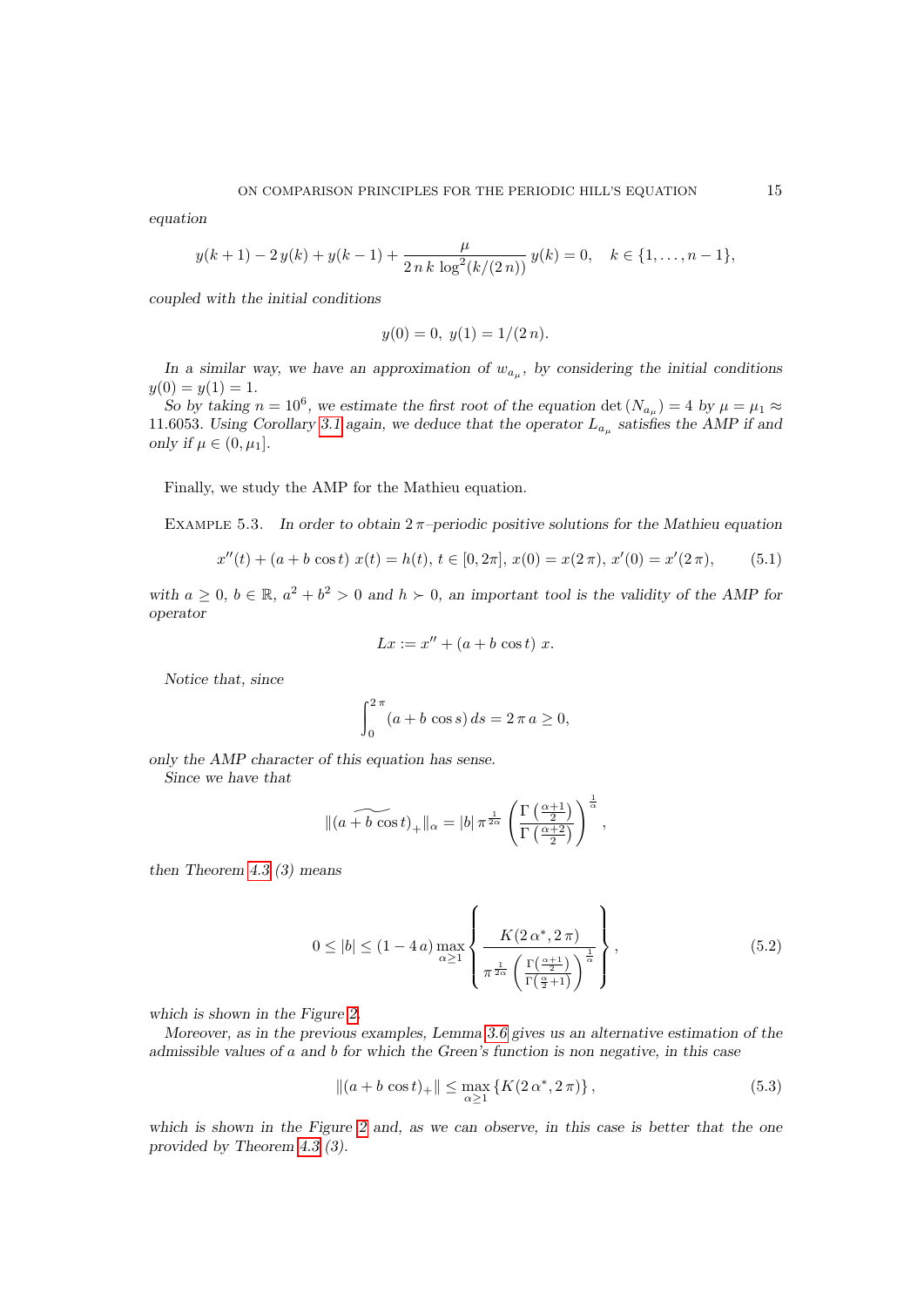

<span id="page-15-0"></span>FIGURE 2. Admissible values of a and b to get the AMP for the Mathieu equation (wider set) together with the graphs of [\(5.3\)](#page-14-0) (middle) and [\(5.2\)](#page-14-1) (smaller).

By using computational methods it is possible to approximate  $\det(N_{a+b} \cos t_{+\lambda})$  (see Figure [3\)](#page-15-1) and for instance we have obtained:

$$
- \underline{\lambda}_1(0) = 1/4,
$$

- $\Delta_1((\cos t)/4)) \approx 0.17766,$
- $\Delta_1(2(\cos t)/5) \approx 0.031914,$
- $\Delta_1((\cos t)/2) \approx -0.027562.$



<span id="page-15-1"></span>FIGURE 3. Determinant related to [\(5.1\)](#page-14-2) for  $a = 0$  and  $b = 0$ , 1/4, 2/5, 1/2 (from below to above).

REMARK 5.1. The Brillouin-beam focusing equation

$$
x''(t) + a(1 + \cos(t)) x(t) = \frac{1}{x(t)},
$$

appears in the study of Electronics, and models the motion of a magnetically focused axially symmetric electron beam under the influence of a Brillouin flow (see  $[2]$  $[2]$  $[2]$  for details).

The existence of positive periodic solutions for this equation has been studied by several authors who give some estimates on the parameter  $a > 0$  to ensure such solutions (see for instance  $[8, 9, 19, 21, 22, 24, 25, 26]$  $[8, 9, 19, 21, 22, 24, 25, 26]$  $[8, 9, 19, 21, 22, 24, 25, 26]$  $[8, 9, 19, 21, 22, 24, 25, 26]$  $[8, 9, 19, 21, 22, 24, 25, 26]$  $[8, 9, 19, 21, 22, 24, 25, 26]$  $[8, 9, 19, 21, 22, 24, 25, 26]$  $[8, 9, 19, 21, 22, 24, 25, 26]$  $[8, 9, 19, 21, 22, 24, 25, 26]$  $[8, 9, 19, 21, 22, 24, 25, 26]$  $[8, 9, 19, 21, 22, 24, 25, 26]$  $[8, 9, 19, 21, 22, 24, 25, 26]$  $[8, 9, 19, 21, 22, 24, 25, 26]$  $[8, 9, 19, 21, 22, 24, 25, 26]$  $[8, 9, 19, 21, 22, 24, 25, 26]$  $[8, 9, 19, 21, 22, 24, 25, 26]$  $[8, 9, 19, 21, 22, 24, 25, 26]$ . In some of the papers  $[21, 22]$  the positiveness of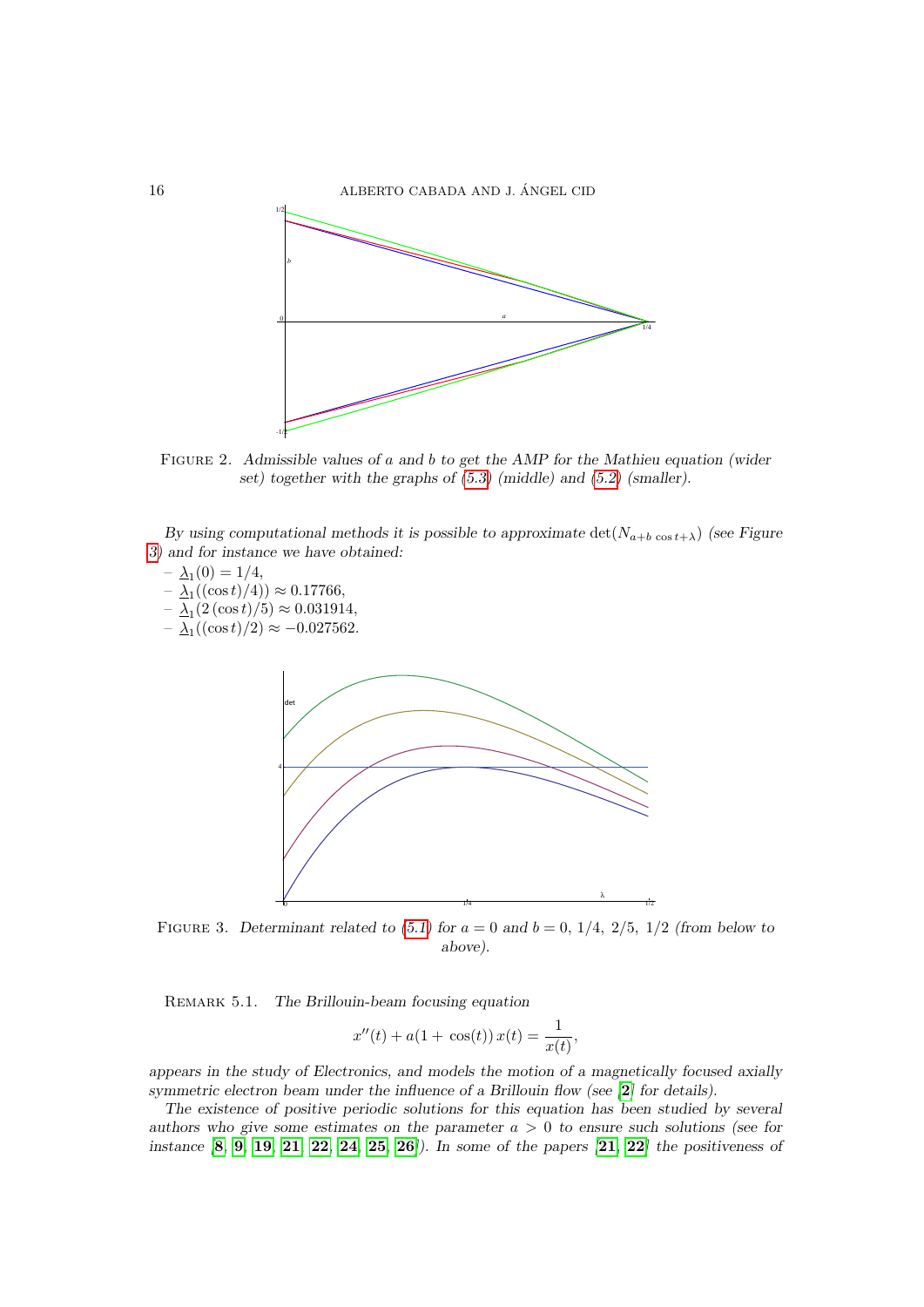the Green's function is fundamental to deduce the existence of solutions. Therefore the results there obtained are automatically valid for the range of parameters showed in Example [5.3.](#page-14-3)

However, in some cases the related Green's function changes sign at some of the values obtained by these authors [[19](#page-17-8)]. So the positivity of the Green's function is a sufficient but not a necessary condition to ensure the existence of positive periodic solutions for the Brillouin equation.

REMARK 5.2. In  $[4,$  $[4,$  $[4,$  Corollary 2.1] the forced Mathieu-Duffing type equation has been considered

<span id="page-16-13"></span>
$$
x'' + (a + b \cos(t))x - \lambda x^3 = c(t).
$$
\n(5.4)

In particular, we prove that if condition [\(5.3\)](#page-14-0) (with  $\lt$  instead of  $\lt$ ) is satisfied and

$$
\min_{t\in[0,2\,\pi]}\int_0^{2\,\pi}G_a(t,s)\,c(s)\,ds>0
$$

then there exists  $\lambda_0 > 0$  such that equation [\(5.4\)](#page-16-13) has at least two positive  $2\pi$ -periodic solutions provided that  $0 < \lambda < \lambda_0$ .

Since the proof is obtained from the fact that the Green's function  $G_a$  is strictly positive on  $[0, 2\pi] \times [0, 2\pi]$ , we can extend the same result for all the admissible pairs  $(a, b)$  shown in the interior of the wider set of Figure [2.](#page-15-0) Of course the same comment is valid for all the results in [[4](#page-16-12)] (or in other papers [[14](#page-16-14), [15](#page-16-15), [21](#page-17-9), [22](#page-17-1), [23](#page-17-13)]) based on the positivity of  $G_a$ . We do not pursue this line of generalization.

Acknowledgements. We are indebted to an anonymous referee for helping us to improve the writing of a former version of the paper.

#### References

- <span id="page-16-0"></span>1. I. V. Barteneva, A. Cabada and A. O. Ignatyev, 'Maximum and anti–maximum principles for the general operator of second order with variable coefficients', Appl. Math. Comput. 134 (2003) 173 – 184.
- <span id="page-16-9"></span>2. V. BEVC, J. L. PALMER and C. SÜSSKIND, 'On the design of the transition region of axisymmetric, magnetically focused beam valves', J. British Inst. Radio Engineer 18 (1958) 696 – 708.
- <span id="page-16-5"></span>3. A. Cabada, 'The method of lower and upper solutions for second, third, fourth, and higher order boundary value problems', J. Math. Anal. Appl. 185 (1994) 302 – 320.
- <span id="page-16-12"></span>4. A. CABADA and J. A. CID, 'Existence and multiplicity of solutions for a periodic Hill's equation with parametric dependence and singularities', Abstr. Appl. Anal. 2011, Art. ID 545264, 19 pp.
- <span id="page-16-1"></span>5. A. CABADA and J. A. CID, 'On the sign of the Green's function associated to Hill's equation with an indefinite potential', Appl. Math. Comput. 205 (2008) 303 – 308.
- <span id="page-16-7"></span>6. A. CABADA, J. A. CID and M. TVRDÝ, 'A generalized anti-maximum principle for the periodic onedimensional p-Laplacian with sign-changing potential', Nonlinear Anal. 72 (2010) 3436 – 3446.
- <span id="page-16-6"></span>7. C. De Coster and P. Habets, Two-point boundary value problems: lower and upper solutions (Mathematics in Science and Engineering, 205, Elsevier B. V., Amsterdam, 2006).
- <span id="page-16-10"></span>8. T. R. Ding, 'A boundary value problem for the periodic Brillouin focusing system', Acta Sci. Natru. Univ. Pekinensis 11 (1965) 31 – 38.
- <span id="page-16-11"></span>9. T. R. Ding, Applications of Qualitative Methods of Ordinary Differential Equations (Higher Education Press, Beijing, 2004).
- <span id="page-16-2"></span>10. R. Hakl and P. J. Torres, 'Maximum and antimaximum principles for a second order differential operator with variable coefficients of indefinite sign', Appl. Math. Comput. 217 (2011) 7599 – 7611.
- <span id="page-16-3"></span>11. S. HEIKKILÄ and V. LAKSHMIKANTHAM, Monotone iterative techniques for discontinuous nonlinear differential equations, (Monographs and Textbooks in Pure and Applied Mathematics, Marcel Dekker, Inc., New York, 1994).
- <span id="page-16-8"></span>12. W. G. Kelley and A. C. Peterson, Difference equations. An introduction with applications (second edition (Harcourt/Academic Press, San Diego, CA, 2001).
- <span id="page-16-4"></span>13. G. S. LADDE, V. LAKSHMIKANTHAM and A.S. VATSALA, Monotone iterative techniques for nonlinear differential equations (Pitman, Boston M.A., 1985).
- <span id="page-16-14"></span>14. F. Li and Z. Liang, 'Existence of positive periodic solutions to nonlinear second order differential equations', Appl. Math. Lett. 18 (2005) 1256 – 1264.
- <span id="page-16-15"></span>15. B. Liu, L. Liu and Y. Wu, 'Existence of nontrivial periodic solutions for a nonlinear second order periodic boundary value problem', Nonlinear Anal. 72 (2010) 3337 – 3345.